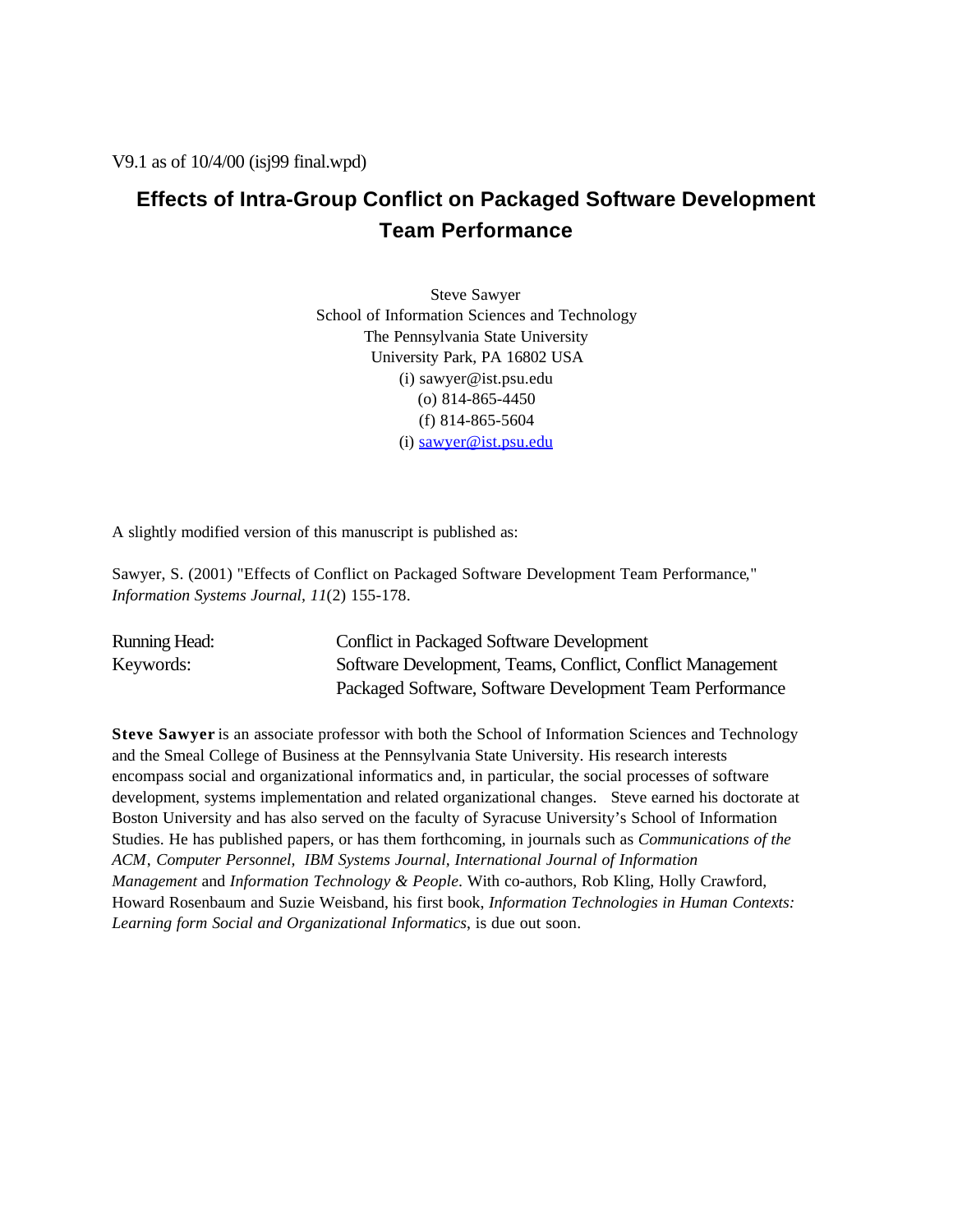Partial funding for the study reported on in this paper was provided by IBM contract STL 92-543 and by a research grant from Syracuse University's Vice President for Research and Computing. The manuscript was substantially improved due to comments from Kevin Crowston, Bob Heckman, Ping Zhang, the associate editor and two anonymous reviewers. Particular thanks to Chuck Jiang for his work on early drafts of the paper.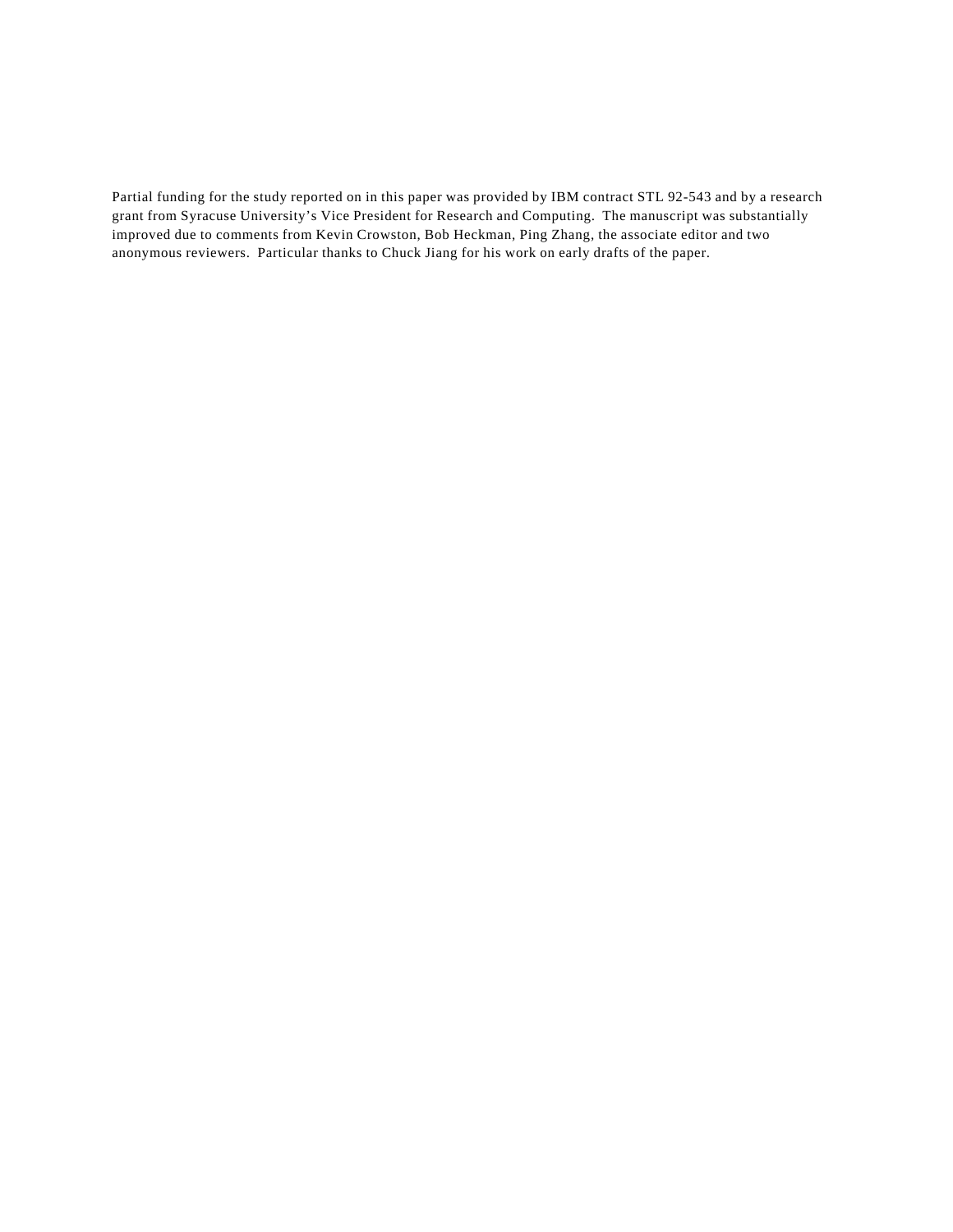# **Effects of Intra-Group Conflict on Packaged Software Development Team Performance**

# **Abstract**

Data from 40 packaged software development teams are used to test a path model that relates three antecedents, the presence of intra-group conflict, and the level of conflict management to software development team performance. Findings indicate that a combination of the team's characteristics, teammember characteristics, and existing levels of intra-group conflict accounts for nearly one-half of the variance between the best and worst-performing teams. Further, the level of conflict management moderates the relationship between existing levels ofintra-group conflict and performance. These results highlight both the complexity of the social processes of packaged software development and the value of this perspective for gaining insight on software development performance.

| <b>Suggested Running Head:</b> | "Conflict in Packaged Software Development"                |
|--------------------------------|------------------------------------------------------------|
| Keywords:                      | Software Development, Teams, Conflict, Conflict Management |
|                                | Packaged Software, Software Development Team Performance   |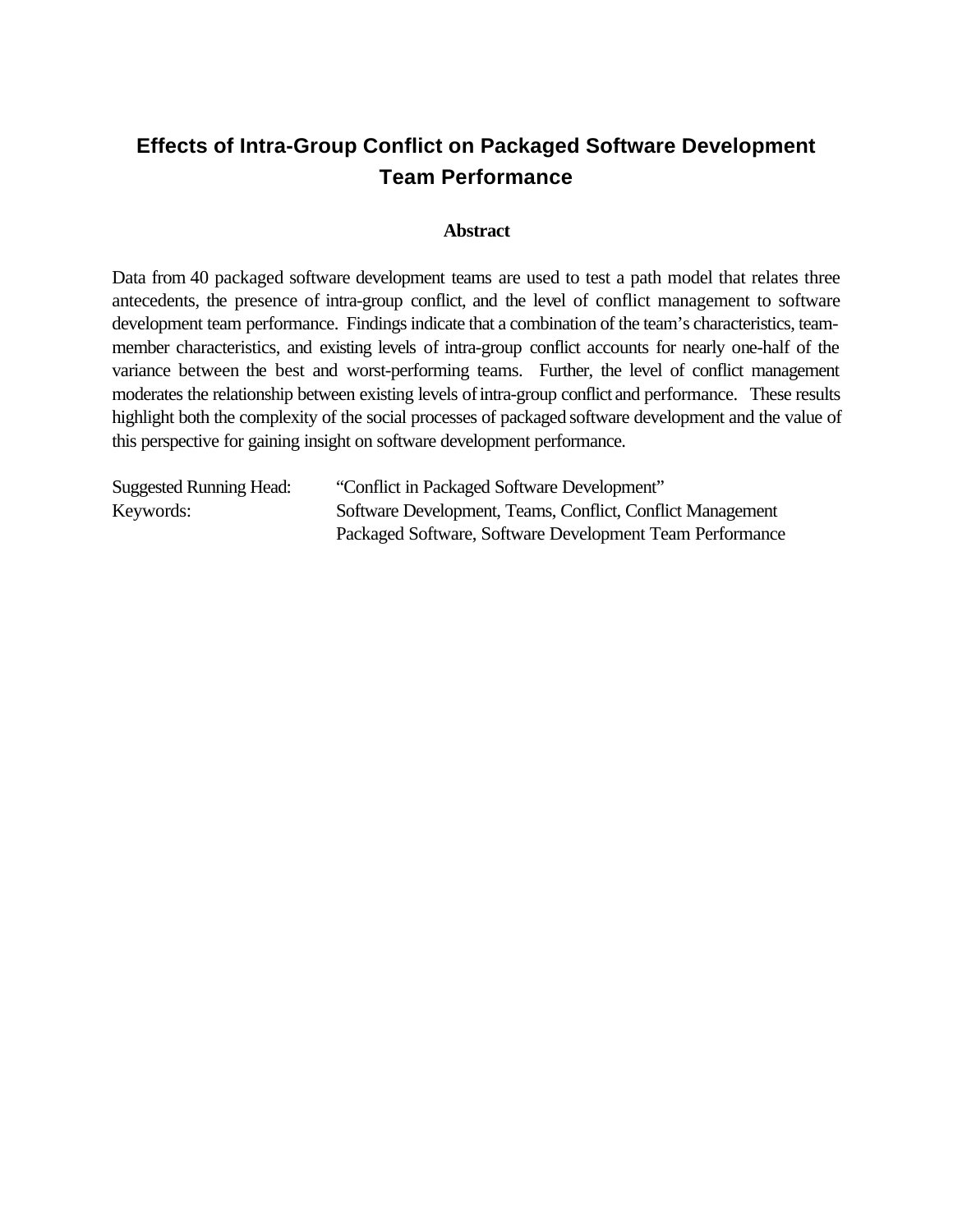# **Effects of Intra-Group Conflict on Packaged Software Development Team Performance**

Intra-group conflict among members of a software development team is seen as both inevitable and likely to lead to bad consequences (Robey and Farrow, 1984; Brooks, 1974). There have been two general approaches to minimizing such conflict. In the software engineering literature the typical approach is to hire the best individuals (Boehm, 1981; Walz, Elam and Curtis, 1993). The information systems development literature has emphasized conflict resolution and the selection of people who are socially skilled to do so. The primary focus of this research, though, has been the relationship between the team's members and various users/external stakeholders (Robey, 1984; Robey, Farrow and Franz, 1989; Robey, Smith and Vijayasarthy, 1993). Both literatures suggest that some combination of the "right" skill blend (be they technical or social) will reduce the negative consequences of conflict. Thus, the contemporary advice to software development managers is to hire "team players" and to carefully assemble teams of "compatible" people.

We also believe that intra-group conflict is inevitable (Simmel, 1955). Further we believe intragroup conflict is linked to group success (Janis, 1982). Like others, we contend that conflict, if it is well managed, may improve the software development team's performance (Zachary, 1998; Carmel and Sawyer, 1998). From this perspective, the presence of conflict is less important than how it is managed: if a team manages their intra-group conflict well they should out-perform a team that does not, even if the relative levels of conflict are similar. This shifts the managerial emphasis from picking team members that can work without too much conflict to selecting team members who can work well in an open, and often contentious, social environment. (McCarthy, 1995).

The research reported on in this paper explores:

# **1. What factors most affect the level of intra-group conflict in packaged software development teams?**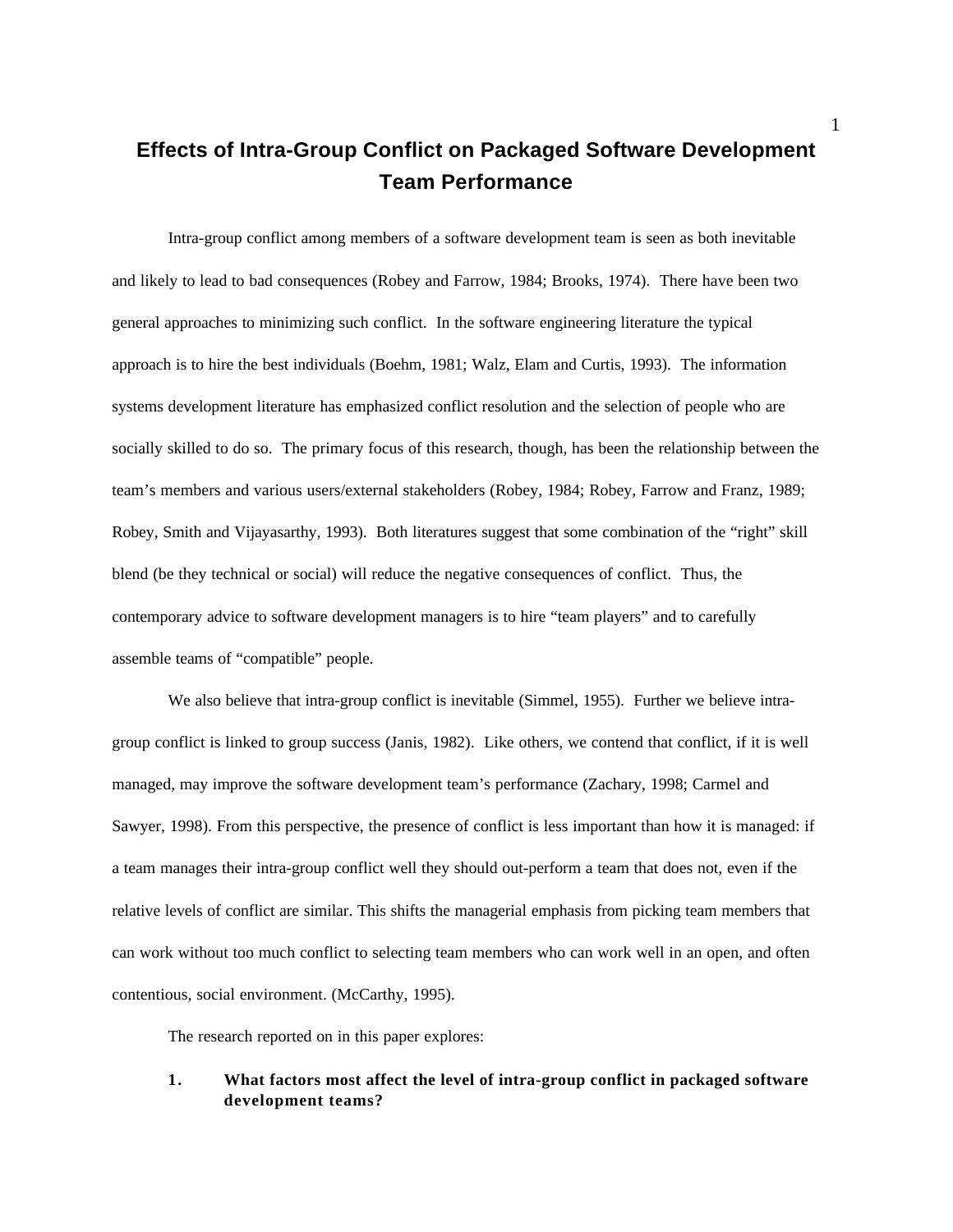# **2. What effects do these factors have on packaged software development team performance?**

To respond to these questions we draw on data collected from 40 packaged software development teams at one site of a large, global, computer software and hardware manufacturer. Selecting the teams from one site minimizes the potential confounding effects of varying industrial/ organizational factors. That is, by selecting teams from one site, we know that they share common production goals, have a common software development methodology, and use the same software development tools. Project managers for these teamns are trained in the same techniques and also report to the same senior managers.

Studying packaged software development teams also allows us to explore the role of intra-group conflict in a different context. Packaged software (also known as commercial, commercial-off-the-shelf (COTS) or shrink-wrap) is licensed for use by others (Carmel, 1997). Carmel and Sawyer, (1998) argue that packaged software development differs from custom development along a number of dimensions. The most pertinent of these dimensions for this paper is the level of user involvement. As Keil and Carmel (1995) show, there is little direct contact between most developers and users of packaged software. This means existing models regarding the effects on intra-group conflict and performance due to the involvement and/or participation of users (i.e., Robey, Smith and Vijayasarthy, 1993) cannot be used without some additional conceptualizing.

The paper continues in five sections. In the next section we develop the concepts of intra-group conflict among the members of packaged software development teams (called conflict through the remainder of the paper), theorize about the antecedents to conflict, and detail what we mean by software development performance. The second section lays out how these constructs are measured. The research approach and data collection efforts are presented in section three, while section four contains the analyses and findings. The paper concludes with a discussion of the findings and their implications to software development management and research.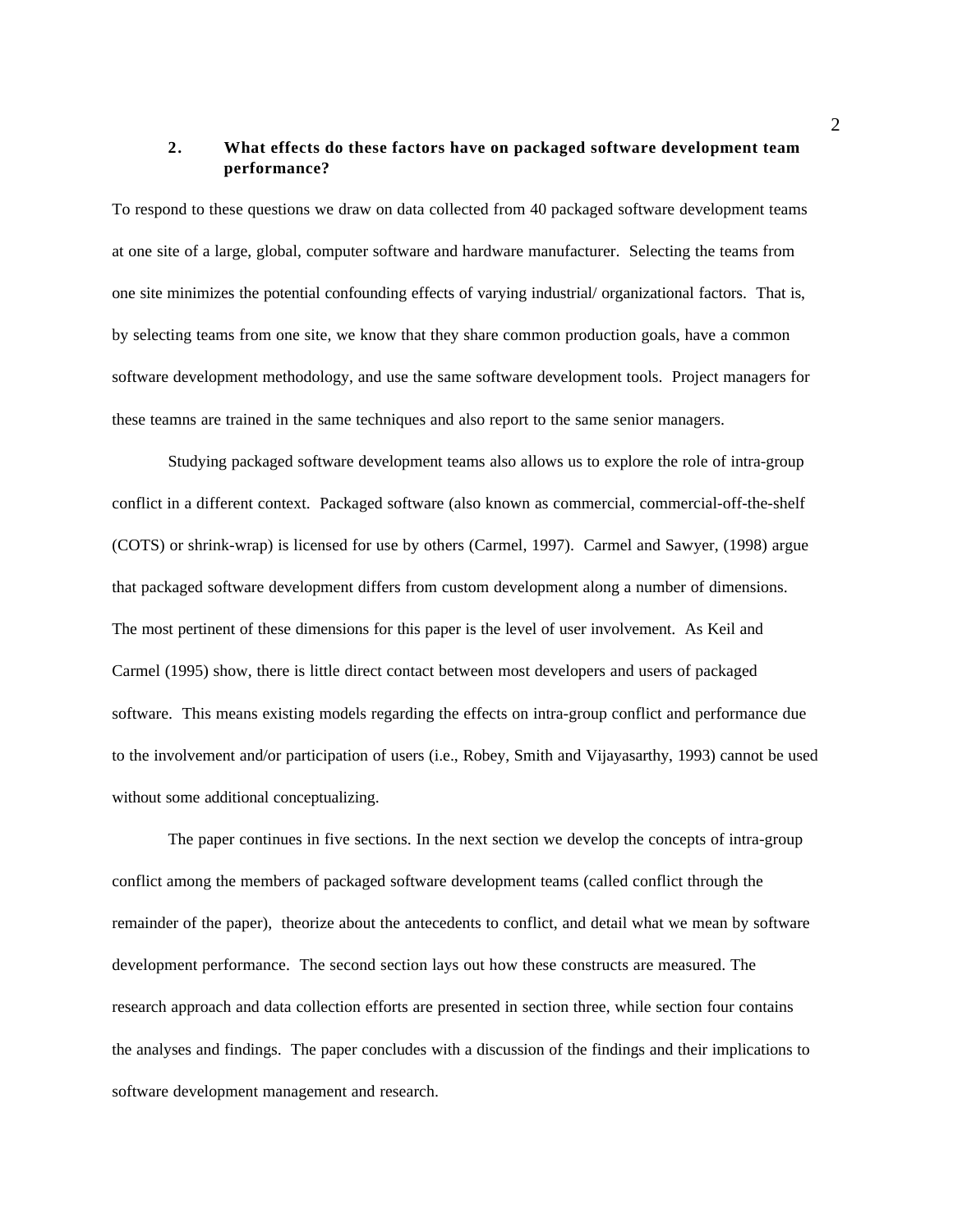## **Conflict Among Software Development Team Members**

Intra-group conflict is a general social phenomenon and the relevant literature contains several definitions that encompass factors such as objective conditions, emotions, perceptions, and behavior (Pondy, 1967; Thomas, 1975; Simmel, 1955; Green and Taber, 1980; Deutsch, 1969; Volkema and Bergman, 1989; Wall, 1987). Rather than attempt to argue the superiority of any one specific definition, in this paper we treat conflict generically to be a difference between two or more people about the meaning of some information (such as a requirement or need, an idea, or a decision). Thus, the existence of conflict indicates neither a positive nor negative state, just a difference between how people interpret information (Simmel, 1955).

Conflict management (also known as conflict resolution) is the process of resolving these differences (Sambamurthy and Poole, 1992; Green and Taber, 1980). The resolution of conflict can lead to both positive and negative outcomes (Simmel, 1955; Deutsch, 1969). For example, Robey's work on conflict among software developers posits conflict as a mostly negative effect (Robey, et. al., 1993; Robey, et. al., 1989; Robey and Farrow, 1989; Robey, 1984) . Walz, et. al., (1993) presents evidence highlighting both the positive and negative aspects of conflict among software developers.

There are at least two reasons why conflict and its management are critical aspects of teambased software development. The first reason is that conflict is endemic among people when they work together (Green and Taber, 1980; Pondy, 1967; Thomas, 1975). For instance, when two developers bring contradictory data regarding system requirements to a meeting, the members of that software development team must sort through the differences and reach a shared understanding of the meaning of these disparate pieces (Crowston and Kammerer, 1998). Resolving this type of conflict demands both an articulation of differences and a negotiation of alternatives to develop a reasonable compromise, agreement, or shared understanding (Pondy, 1967; Robey, et. al., 1989; Thomas, 1975; Walz, et. al.,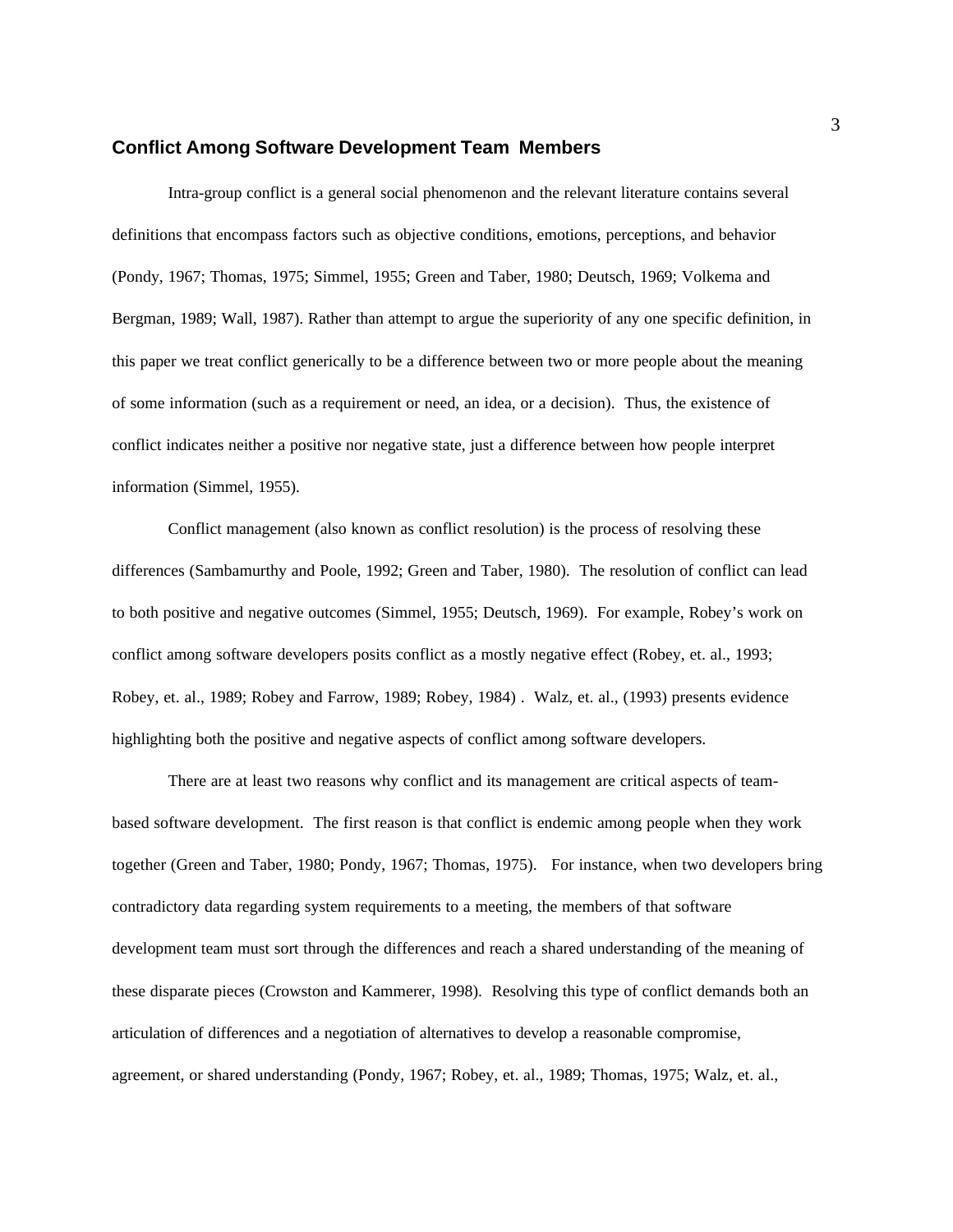1993). Moreover, there is a diminished benefit for working together in teams if this does not create some level of conflict (Simmel, 1955). Group work provides one means of bringing multiple perspectives to bear on a common problem. A lack of conflict among team members is often called "group-think" and the literature provides several examples of poor decisions from groups with *too little* conflict (Janus, 1982; Deutsch, 1969).

The second reason conflict is an important aspect of team-based software development is the relationship between conflict management and team-level performance (Barki and Hartwick, 1994; Robey, et al., 1993; Walz, et al., 1993). From the example above, constructive conflict management would use the two differing requirements needs to improve the shared understanding of the issues, leading to improved team efforts (Green and Taber, 1980; Pondy, 1967; Robey, et. al., 1989; Thomas, 1975; Walz, et al, 1993). However, failing to resolve the differences between the two pieces of information the developers brought to the team is likely to have negative consequences. Should conflict be badlymanaged, and a consensus not reached, ill-feelings may fester, ambiguity over the requirements might increase, and the ability to communicate openly may be inhibited (Green and Taber, 1980; Pondy, 1967; Robey, et. al., 1989; Thomas, 1975; Walz, et al, 1993). Further, patterns of poor conflict management encourage people to not contribute to the team's effort. This is the exact antithesis of working together (Pondy, 1967; Thomas, 1975; Simmel, 1955). For example, Curtis, et. al, (1988) find software developers: (1) often do not know enough about their system's operational domain, (2) are subjected to conflicting and ever-changing requirements, and (3) have trouble communicating and coordinating their work. All three factors can raise the level of conflict in the development team.

## **Studying Conflict in Packaged Software Development Teams**

To date, the literature on the role of intra-group conflict and its effects in software development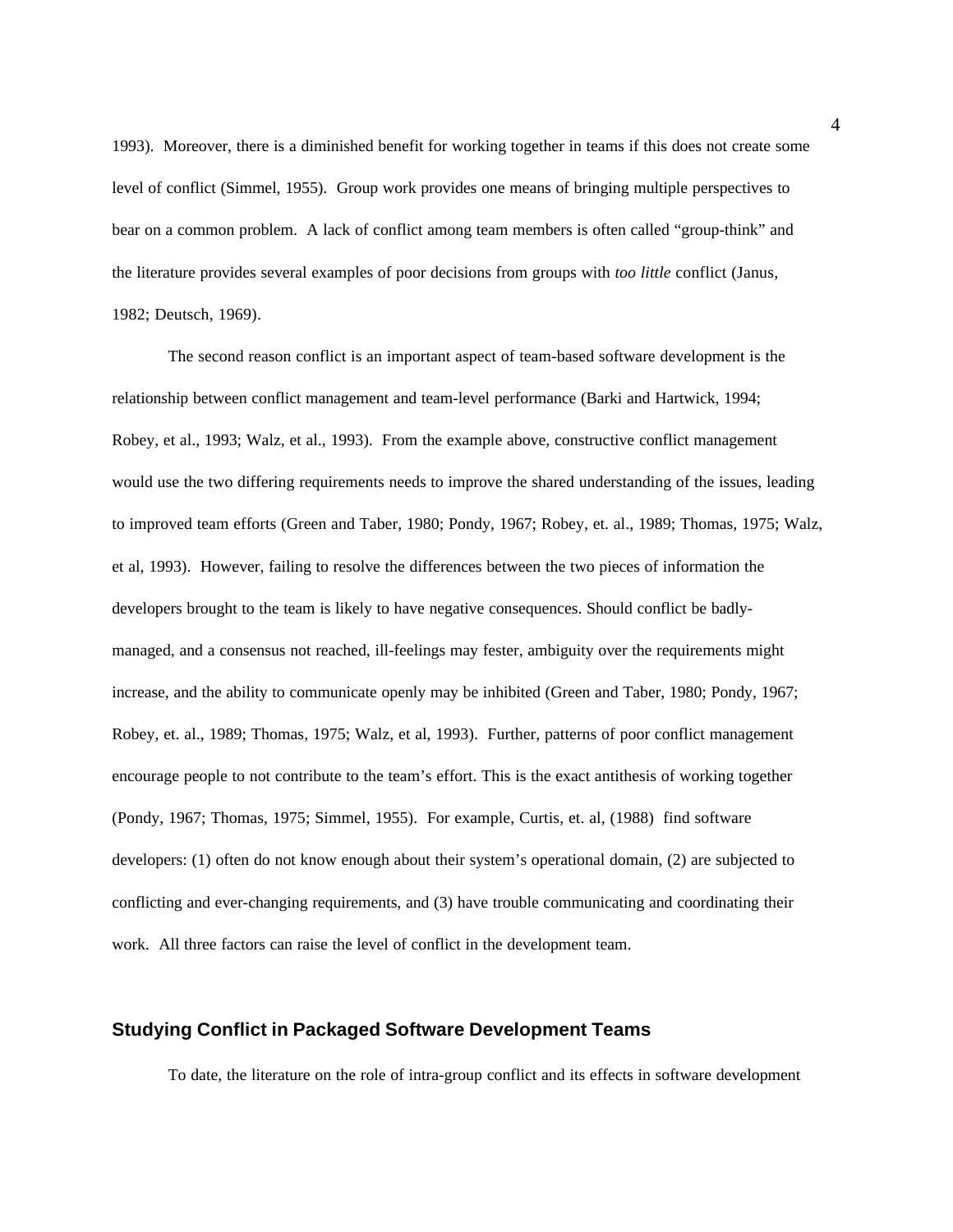has focused primarily on conflicts between users and developers (a broad term used here to mean analysts, programmers and their managers) (Barki and Hartwick, 1994; Robey, 1984; Robey, et. al., 1989; Robey and Farrow, 1989; Robey, et. al., 1993). However, software development is increasingly being done by specialized firms. Thus, the interaction between users and developers is both diminishing and typically being done by intermediaries (Keil and Carmel, 1995; Carmel, 1997; Carmel and Sawyer, 1998). When the user is not a direct participant in software development, existing models of intra-group conflict in software development may be inadequate (see, e.g., Barki and Hartwick, 1994; Robey, Smith and Vijaysarathy, 1993).

For example, there is evidence that conflict *among* developers is at least as important to performance as is the conflict between developers and users (Walz, Elam and Curtis, 1993). Zachary, (1994, 1998) highlights contention as the single predominant means of interaction among packaged software developers. He argues that these teams are set up to enforce an "armed truce." In his study of Microsoft's developers he found that "Consensus was not sought because it was not desired. Conceptual stalemates did not stymie activities.... The ethos of armed truce also forced advocates of a controversial decision to continually defend themselves." (P. 64). Carmel and Sawyer (1998) argue that the team dynamics of packaged software – where several members of a team may be either millionaires (or working for free in the hopes of becoming a millionaire) – are markedly different than the development work currently discussed in the literature. The increased focus on contention as a means of working together in packaged software development also implies that managing conflict is even more central to successful team performance.

## **Modeling Conflict in Packaged Software Development Teams**

As shown in Figure 1, defined in Table 1, discussed below and detailed in Appendix A, we posit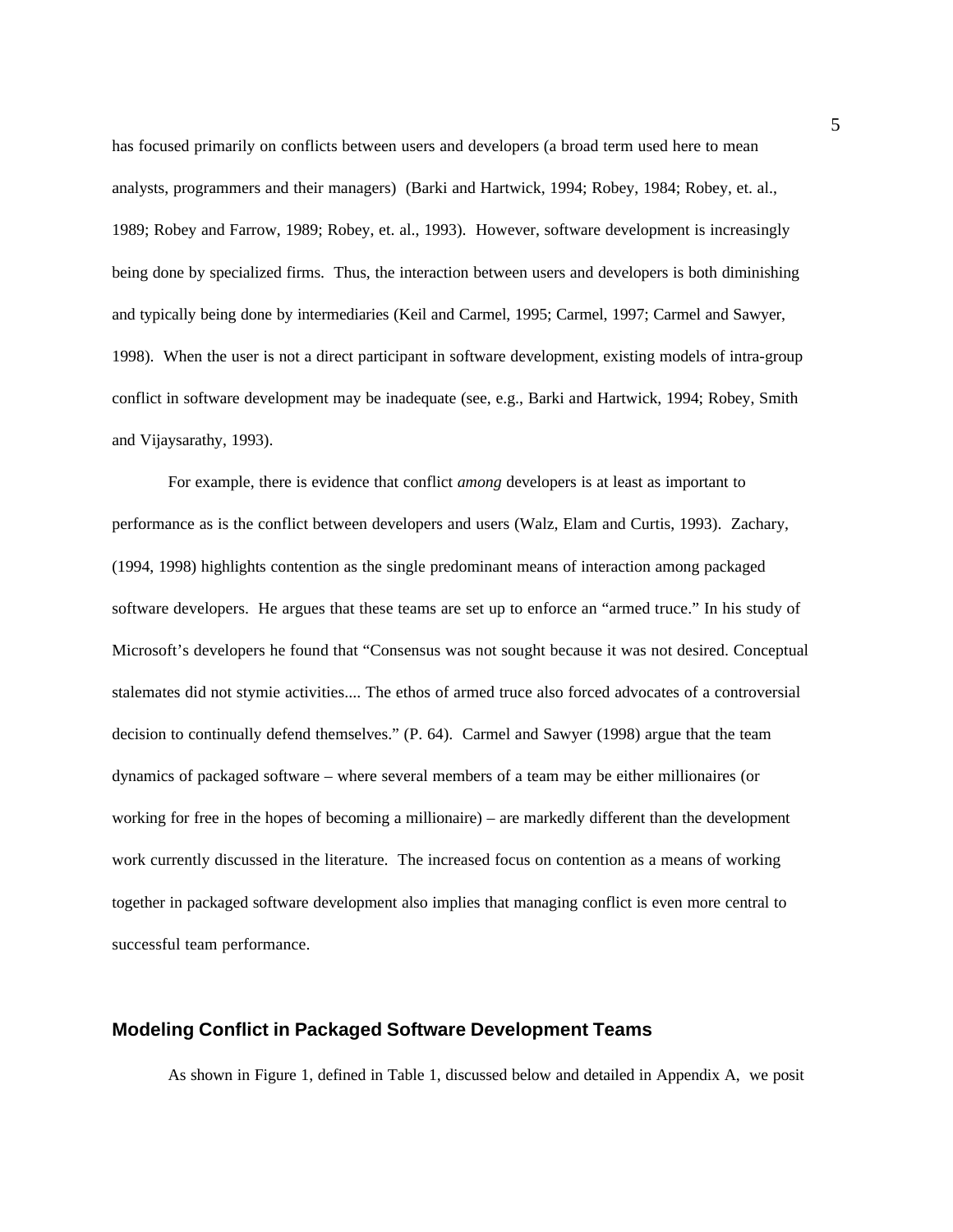that the level of existing conflict in a packaged software development team is driven by four sets of antecedents: organizational characteristics, project characteristics, team characteristics, and teammember characteristics. In turn, the effect of the existing level of conflict on software development team performance is moderated by the extent that conflict is reduced: this is where the positive (and/or negative) effects of conflict management are realized.

## **Place Figure 1 Near Here.**

**Antecedents of Conflict:** At a broad level, Thomas (1975), argues that conflict stems from individual behavioral predispositions: the social pressures in working together, and incentive structure, rules and/or procedures of the organization. The four sets of antecedents to conflict in our model build on Robey's (1984) categorization of conflict in software development. He posits four sources of conflict: individual differentiation, sharing of resources, interdependence, and distribution of power. Differentiation refers to the specialization of roles which leads to differing interpretations across team members. Sharing reflects that resources are always scarce. Interdependence is a form of mutual need which demands coordination and negotiation. The distribution of power reflects both existing organizational and social pressures.

Individual characteristics are typically included in most models of conflict among software developers. For example, Robey, et. al., (1993) build on the work of Robey, et. al., (1989) to highlight how individual levels of participation and influence affect conflict, its resolution and project success. Barki and Hartwick (1994) test a similar model and highlight how individual disagreements further contribute.

Team-level characteristics serve as another common antecedent to conflict. For example, Newman and Robey (1992) highlight how the act of working together creates a set of social structures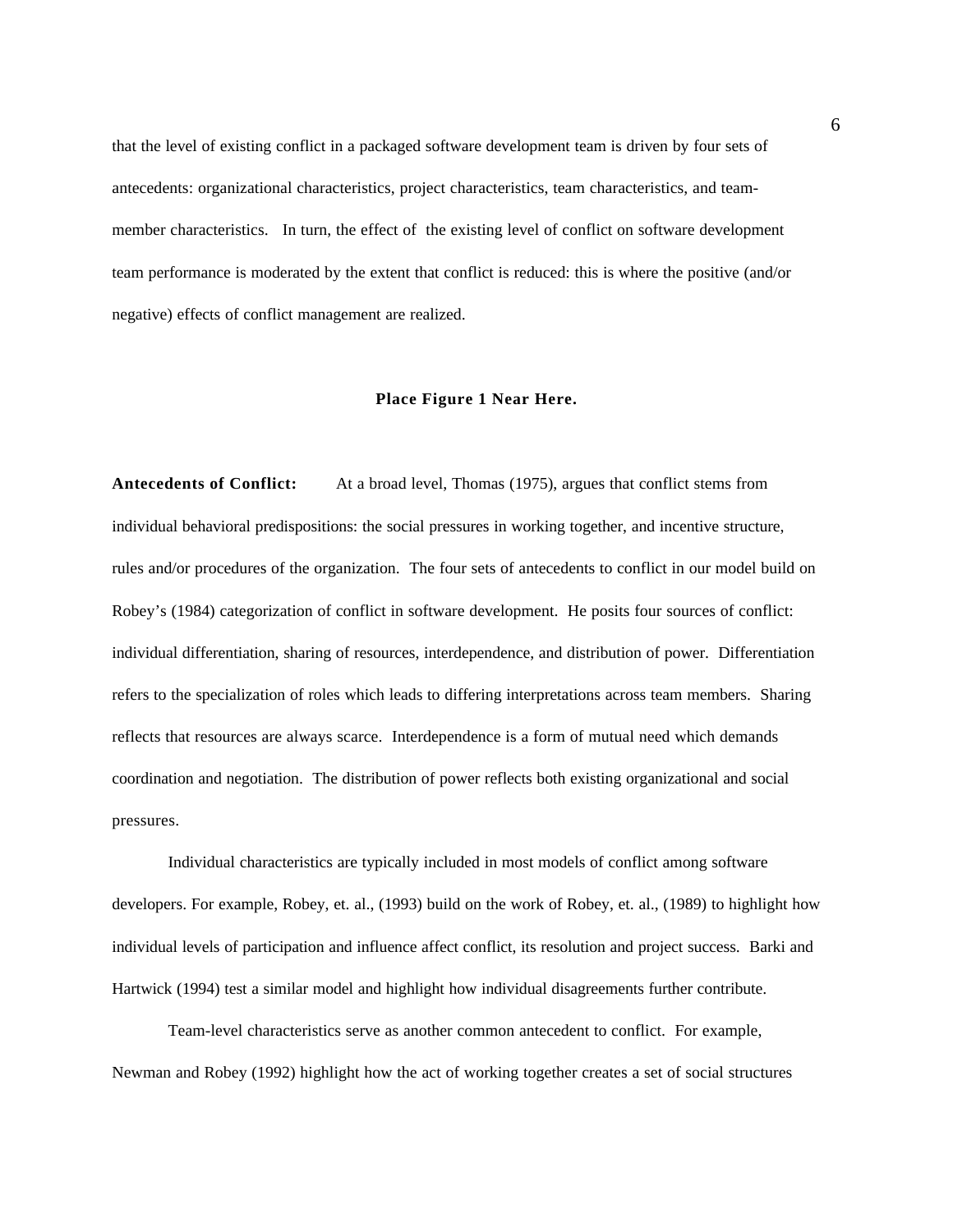within which the software developers work and that guide resource allocation. Kiesler, Wholey and Carley (1994) describe how resource sharing affects the way software developers work together. Sawyer, Farber and Spillers, (1997) describe how the level of interdependence between software developers on the same team shapes how they deal with conflict.

Project characteristics are also common antecedent of conflict among software developers. For example, at a broad scale, Kumar and van Dissel (1996) argue that resource availability is the primary reason behind collaboration. In software development both Curtis, et. al., (1988) and Walz, et. al., (1993) provide evidence showing that requirements volatility is an antecedent to conflict. Furthermore, the issues of resource availability are highlighted by how Microsoft often sets up its project teams to compete for resources (Zachary, 1994; 1998). Finally, as mentioned above, data are drawn from software development teams at one site. This provides some control over organizational characteristics. Thus, data regarding these variables are not collected from each team.

|                                             | Table 1: Antecedents to Conflict                                                        |  |  |  |  |  |  |
|---------------------------------------------|-----------------------------------------------------------------------------------------|--|--|--|--|--|--|
| Characteristics of the Team-Members:        | Individual behaviors<br>Individual differentiation                                      |  |  |  |  |  |  |
| Characteristics of the Team:                | Social pressures<br>Sharing of resources<br>Interdependence                             |  |  |  |  |  |  |
| Characteristics of the Project:             | <b>Requirements Volatility</b><br>Resource Availability                                 |  |  |  |  |  |  |
| Characteristics of the Organization $(*)$ : | Organizational incentive structures<br>rules and/or procedures<br>Distribution of power |  |  |  |  |  |  |

**Conflict** In this paper we explore whether the existence of conflict is driven by certain antecedents (i.e., Thomas, 1975). Thus, to test this relationship we use a structural model of conflict to portray the relationship of factors that contribute to conflict (Pondy, 1967; Markus and Robey, 1988).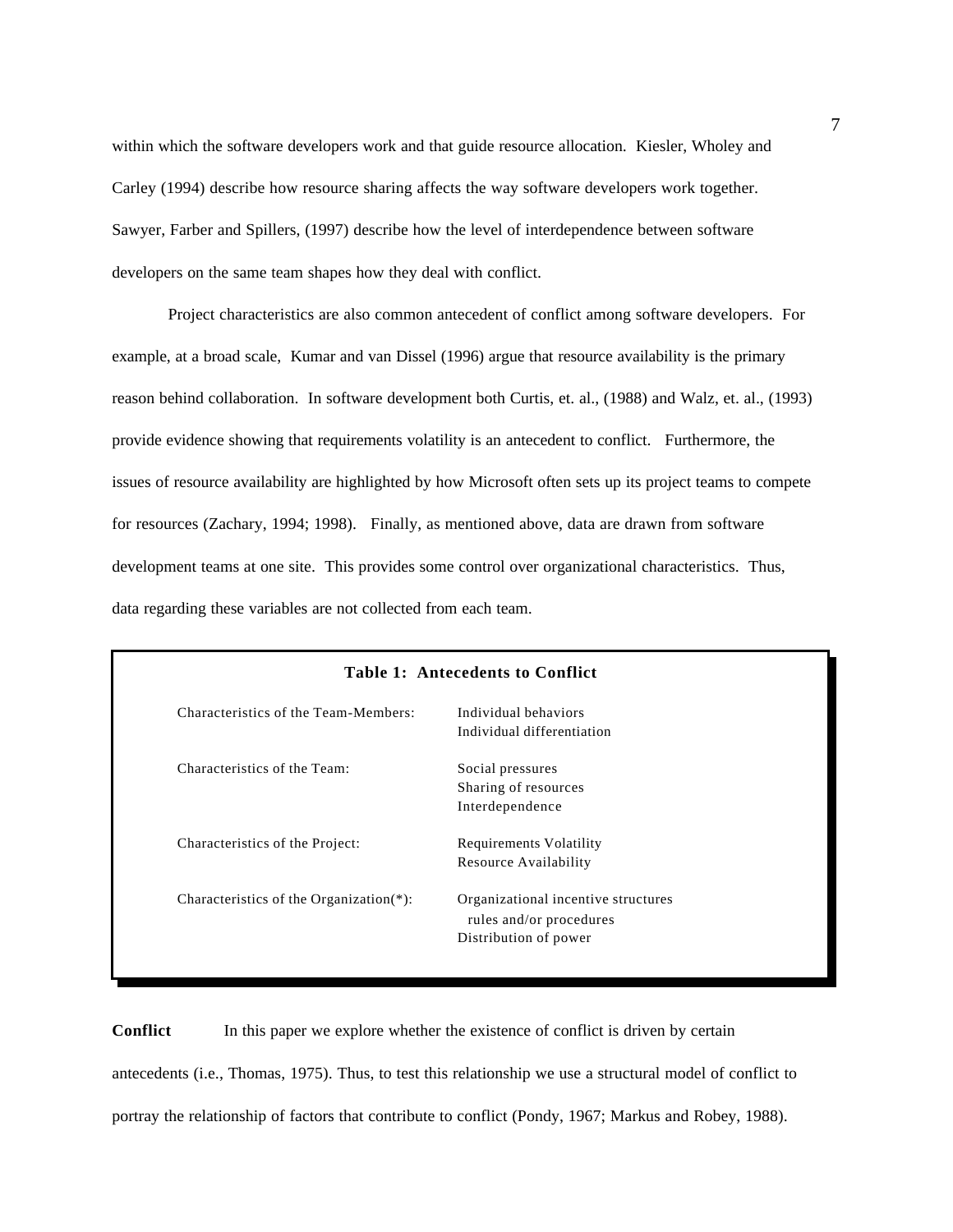Further, our approach is to look at the factors, or structures, that help to account for variations in conflict. From a structural perspective there are three types of conflict in formal organizations: bargaining, bureaucratic, and systematic (Pondy, 1967)<sup>1</sup>. However, in keeping with the broad perspective of conflict used in this paper, we acknowledge the existence of these forms, but treat them collectively.

**Managing Conflict** With any level of existing conflict, some effort is made to manage it (Deutsch, 1969). Examples of such efforts include the use of humor to minimize the tension among team-members. Other efforts to manage conflict include attending to clear communication, coordinating work tasks, and resolving differences as they arise. These actions suggest that conflict management serves as a moderating factor between the level of conflict and performance (Venkatraman, 1989) A moderating influence means that variations in the levels of the moderating variable (in this case conflict management) affect the relationship between two variables (in this case the level of existing conflict and software development team performance). That is, we posit that the level of conflict management affects the relationship between existing levels of conflict and software development team performance.

Conceptualizing conflict management as a moderating variable further implies two things. On the one hand, the total amount of conflict should be a less important predictor of software development team performance than is the *unresolved* conflict that remains after the team's efforts to manage conflict. So, high levels of existing conflict, well managed, can lead to small levels of unresolved conflict and superior performance. Conversely, poor conflict management may lead to relatively high levels of unresolved

<sup>&</sup>lt;sup>1</sup> Bargaining conflict occurs among parties who have an interest in maintaining and encouraging a shared relationship. For example, a bargaining conflict arises over how best to placate a disgruntled team-member. Bureaucratic conflict occurs between two or more parties where some form of power relationship (superior-subordinate) exists. Systematic conflict occurs among parties as part of a lateral or working relationship. For example, the tensions which often arise between quality assurance people and software developers on the same team exist because they often have different and even divergent goals that are difficult to synthesize. Further, each form of conflict can affect performance differently and may draw on antecedents in different ways (Simmel, 1955; Pondy, 1967; Thomas, 1975).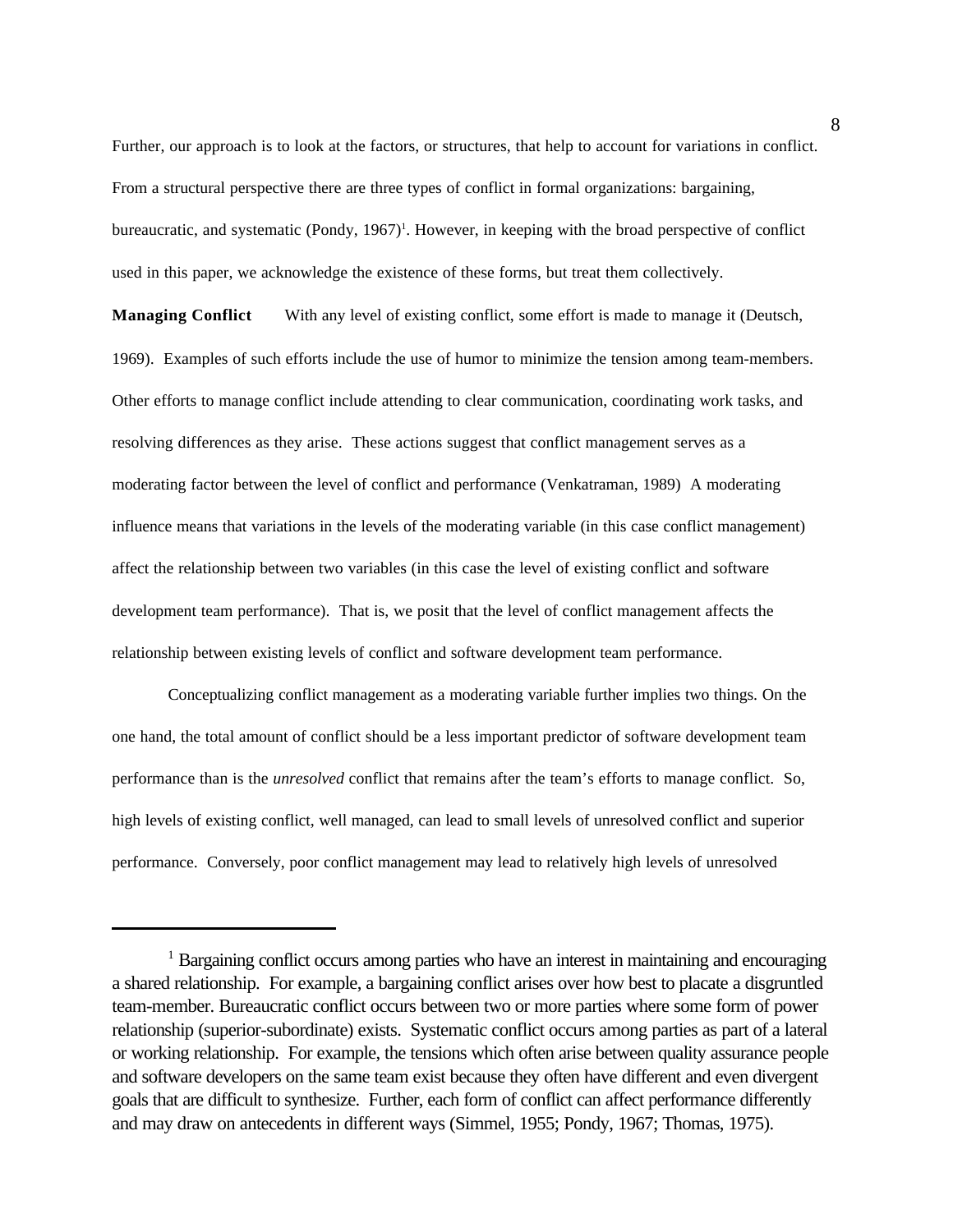conflict even if there are low levels of existing conflict.

The other implication of this conceptualization of conflict management is that it does not *directly* affect software development performance. As a moderating factor, variations in the level of conflict management affect the relationship between existing levels of conflict and software development team performance and not the two factors. Treating conflict management as a moderating factor means it can serve as a magnifier. Constructive conflict management can improve performance and negative conflict management can reduce performance.

**Software Development Team Performance** Software development team performance demands multiple measures as no single metric can capture a total picture of the effort (Kemerer, 1989; Delone and McLean, 1992; Guinan, Cooprider and Sawyer, 1997). Many contemporary metrics (e.g., defect rates, function points, line-of-code, complexity metrics, elapsed time, and resource consumption) typically focus on the production aspects of software development. However, production measures provide a limited picture with little insight on how the software is perceived and used by the user.

Other measures of software development team performance (such as perceived product quality and user satisfaction) tap less tangible, but no less crucial, aspects of software development (Delone and Mclean, 1992; Bayer and Melone, 1989; Curtis, 1989; Henderson and Lee, 1992). However, to be useful, perceptual measures should be assessed by people external to the development teams (stakeholders in this study) to avoid response bias (Seidler, 1974; Lee, Goldstein and Guinan, 1991). A team's stakeholders are typically distant from the team's internal efforts and rely on specific quantitative data such as project reports and meeting budget/ schedule commitments and also their perceptions of the team members competence to assess performance.

Combining objective and perceptual measures is the most robust way to measure software development performance (Kemerer, 1989). However, at this site, data on defect rates, product size, complexity and delivery (time) schedules are collected at the product level. The data cannot be directly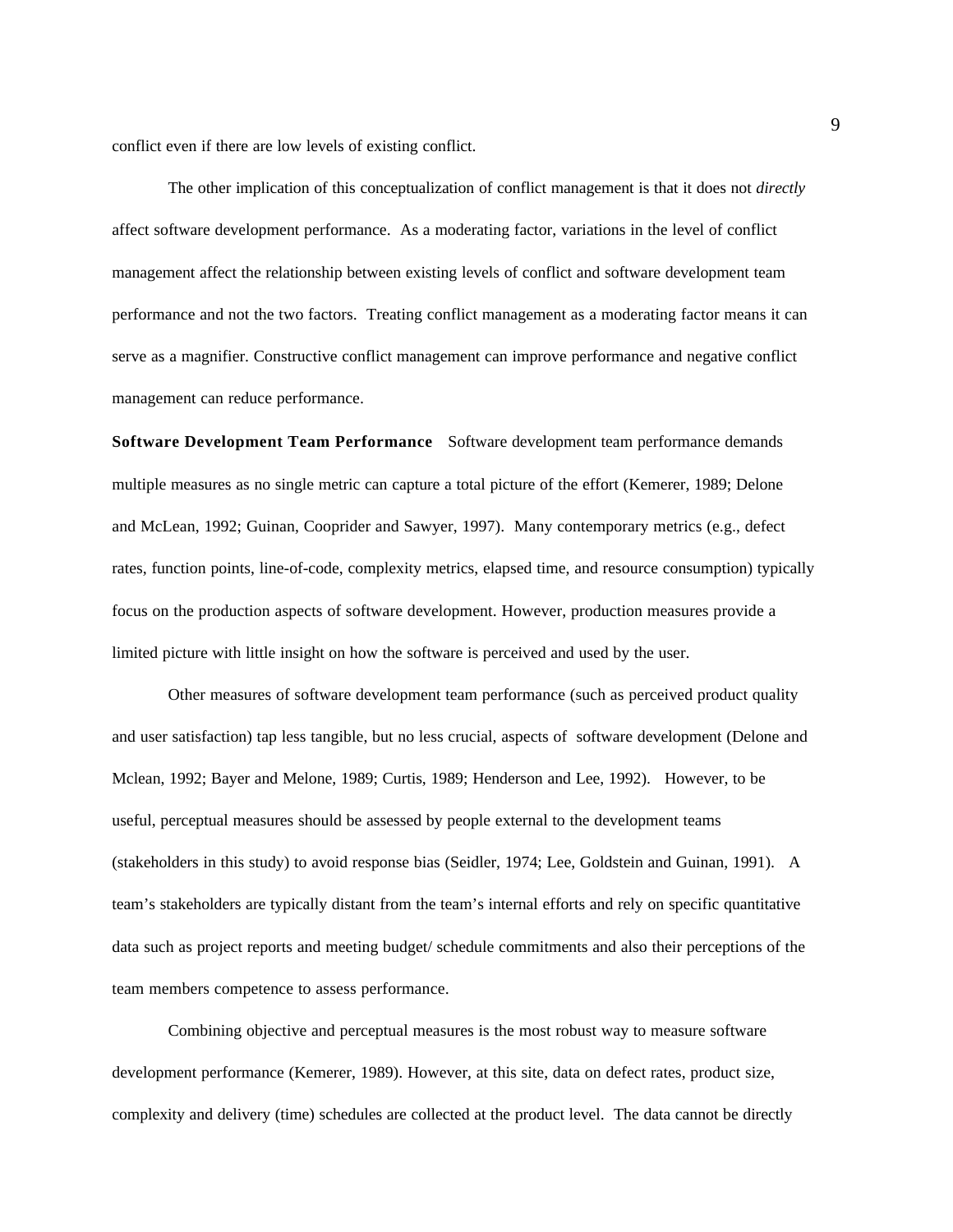linked to the individual project teams in this study since many teams work on one product<sup>2</sup>. Thus, in this paper, we use perceptual measure to evaluate software development team performance. These perceptual measures include: the quality of the software, the ability of the team to work together effectively, the efficiency of the team, and satisfaction with the resulting product. The perceptual performance measures are asked of stakeholders to avoid self-report bias.

# **Hypothesizing a Model**

To respond to the two research questions posed at the beginning of this paper, we test the path model depicted in Figure 1. We use path analytic techniques for two reasons. First, they provide a means to test a multi-stage model (Pedhuzar and Schmelkin, 1991). Second, path models are often employed in behavioral analysis when a moderation model is posited (Venkatraman, 1989). In this section we explicitly hypothesize five paths (as shown in Figure 1) and implicitly hypothesize that all other paths are trivial. However, path analytic techniques demand assessing all paths to ascertain their contribution. Given this, hypotheses H1, H2, and H3 test the extent to which characteristics of the team members, the team, and the project directly affects the existing levels of conflict among the team's members.

- **H1: Characteristics of the team members are significant predictors of existing levels of packaged software development team conflict.**
- **H2: Characteristics of the team are significant predictors of existing levels of packaged software development team conflict.**
- **H3: Characteristics of the project are significant predictors of existing levels of packaged software development team conflict.**

Hypothesis H4 tests to see if existing levels of conflict directly affect software development team performance.

 $2$  In this sample, from three to six teams worked together on a shared product. The teams in the sample worked on a total of eight distinct products.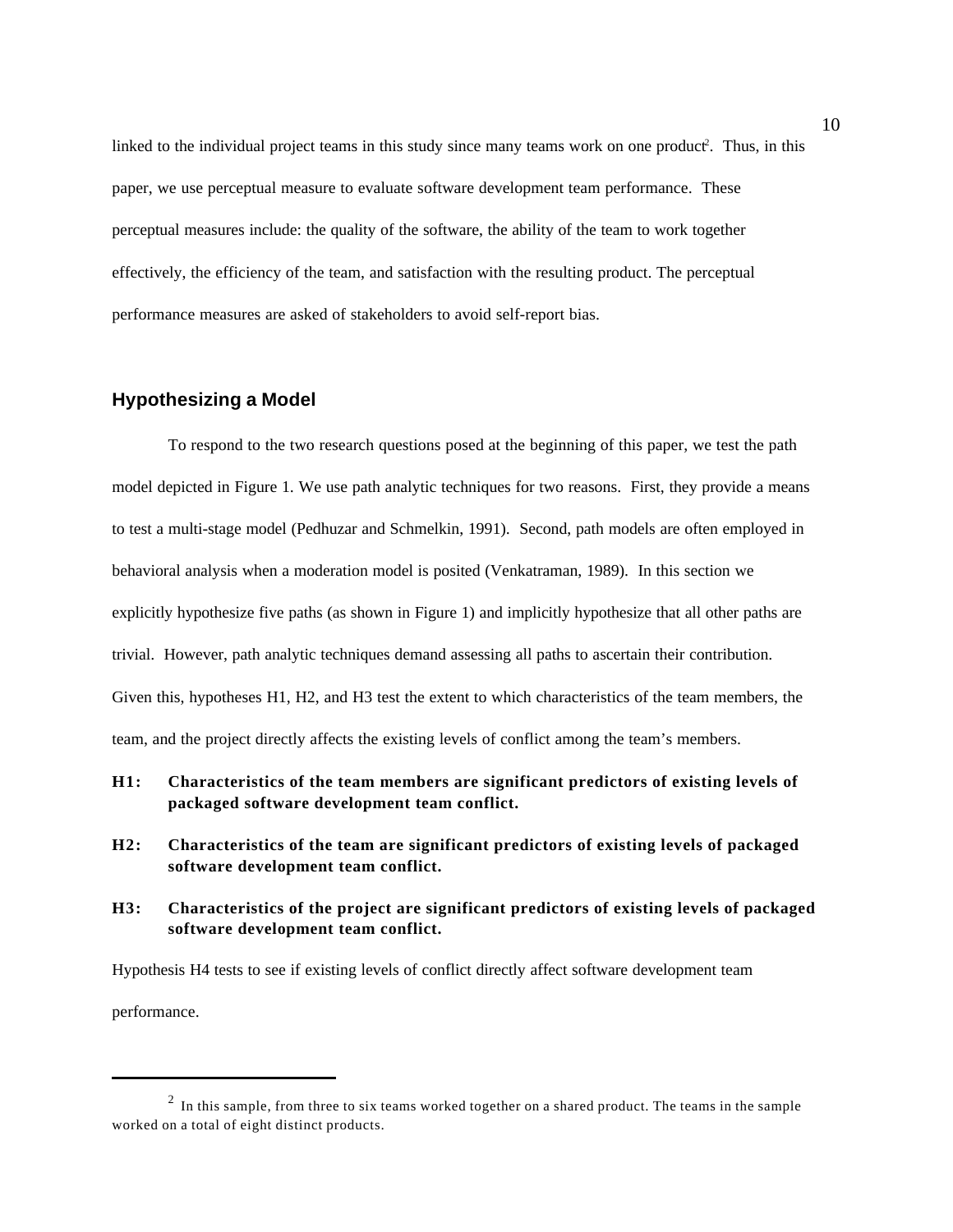# **H4: Existing levels of conflict will be a significant predictor of software development team performance**.

Hypothesis H5 tests to see if conflict management moderates the relationship between existing conflict and software development performance (Venkatraman, 1989). This moderating effect means, for example, that higher levels of conflict management should magnify the inverse relationship between lower levels of unresolved conflict and higher levels of team performance.

# **H5: Conflict management will moderate the relationship between existing levels of conflict and software development team performance**.

## **Research Approach and Data Collection**

Our field-based study employed cross-sectional surveys of development teams coupled with phone-based surveys of the team's stakeholders. Data were collected using a key-informants approach (Campbell and Stanley, 1966; Seidler, 1974; Lee, Goldstein, and Guinan, 1989; Henderson and Lee, 1992). Key informants are members of the team selected to provide a broad sample of the views and perceptions of the entire team. Key informants for the teams included in this study included the project leader, a key technical lead, and at least one project member. Both surveys were pre-tested and pilot tested at the site prior to use (Dillman, 1978). Respondents and stakeholders were promised anonymity.

The researchers contacted each team directly about being part of the study. Participation was voluntary but, to be included, each team had to agree to contribute at least three surveys. One motivation for participation was a follow-up meeting with each team to discuss the findings. Members of 50 teams volunteered to participate. Of these 50 teams, 46 teams provided data. Six teams (representing 14 respondents) which provided data were not software development teams and are not included in this analysis, leaving a sample of 40 teams.

The teams included in this study build software for commercial sale. These commercial software products are large, popular and include both databases and language compilers. Some of these products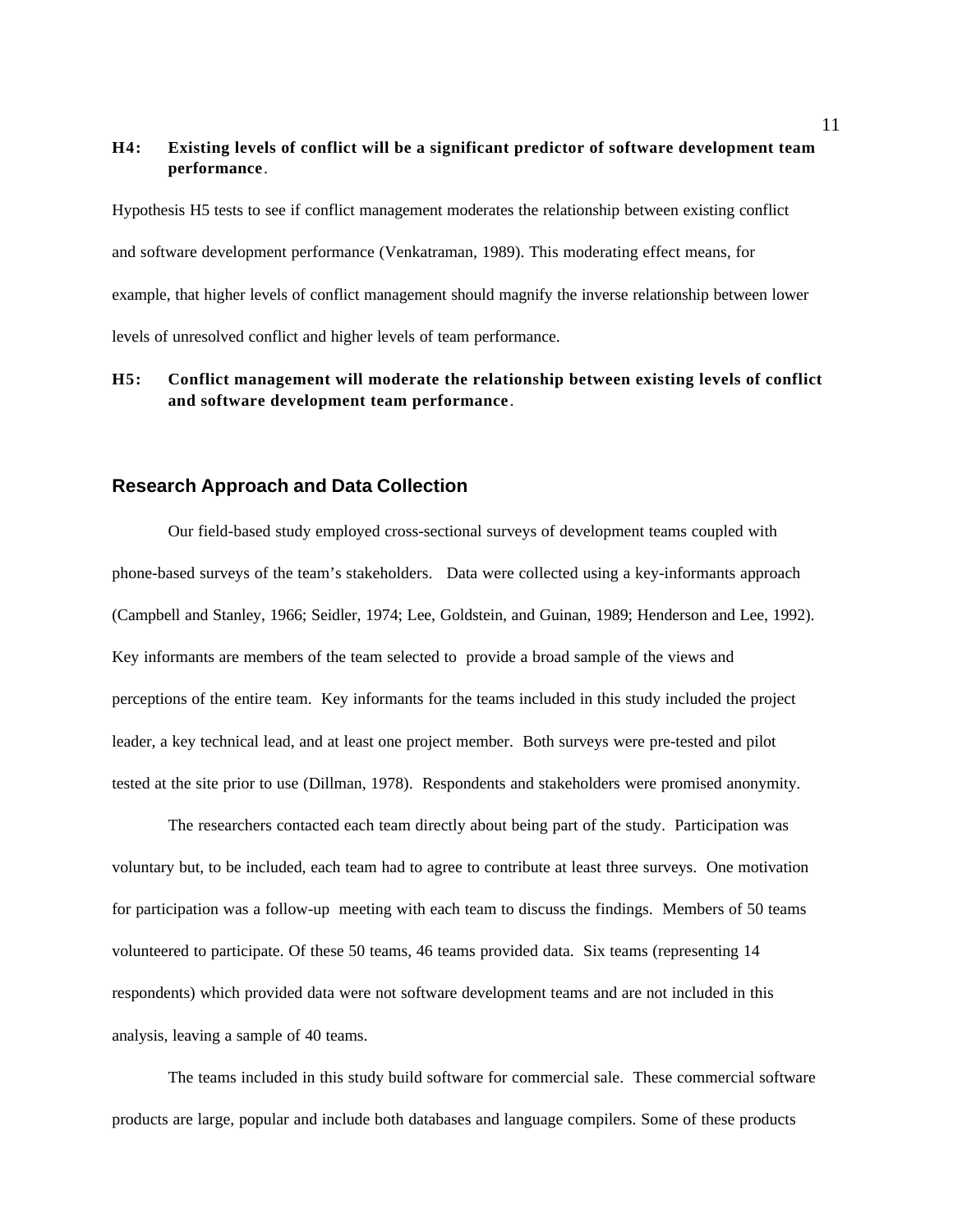have been in the market for more than two decades. Each team in the sample is typically charged with one (or more) modules that, when combined, make up the overall product. What this means is that, while the modules may be distinct segments and identifiable at some level, they are also tightly integrated together. In development, this means that teams are often highly dependent on one-another and that the dependencies are not sequential as two modules may pass data back and forth during the run which means the two teams work closely together as both customer and producer.

Team size ranged from five to 15 people, with most less than 10, and they have been organized in a team-based manner for several years. Team members were surveyed as they completed their most recent module/project. The 40 teams participating in this study, while not randomized, represent approximately 50% of the project teams at this site and include teams from all departments. The 128 respondents represent nearly 11% of all developers. The lower number of individual respondents is an artifact of the key informants approach as we asked only a subset of each team to complete a survey.

For each team surveyed stakeholders were contacted to provide an external evaluation of team and product performance. As indicated, stakeholders are people who are affected by the team, or work with the team but not on a daily basis. Examples are senior managers, user managers, and consultants. Teams identified their stakeholders, who were then contacted by the researchers to ask for participation. Fifty-six stakeholders (a 75% response rate) agreed. Each team had at least one stakeholder. Each stakeholder had detailed knowledge of their team and of the overall product, but only limited knowledge of other teams involved with that product.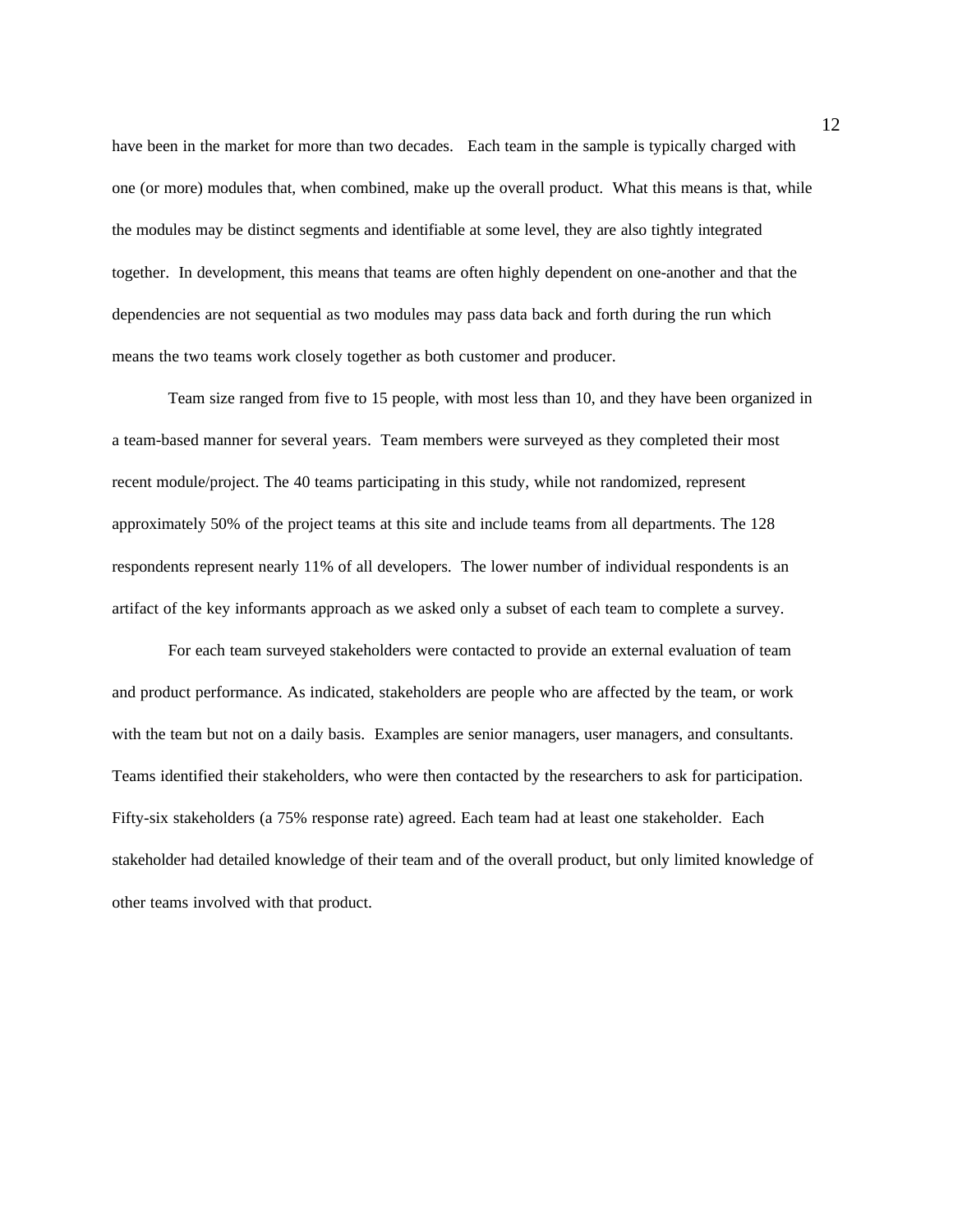In Table 2 we present the reliability statistics for the factors used in this study. A coefficient of 0.70 is considered satisfactory, and 0.90 or higher is excellent, as evaluated using Chronbach's (1951) alpha test. The indicators are provided in Appendix A.

| <b>Table 2: Factor Reliabilities</b>         |                                      |  |  |  |  |
|----------------------------------------------|--------------------------------------|--|--|--|--|
| <b>Factor (number of indicators)</b>         | <b>Reliability (Chronbach alpha)</b> |  |  |  |  |
| CP: Characteristics of the Project (4)       | 0.70                                 |  |  |  |  |
| CT: Characteristics of the Team (5)          | 0.72                                 |  |  |  |  |
| CTM: Characteristics of the Team-Members (4) | 0.77                                 |  |  |  |  |
| TC: Team (existing) Conflict (4)             | 0.87                                 |  |  |  |  |
| CM: Conflict Management (3)                  | 0.70                                 |  |  |  |  |

In Table 3 we present some of the pertinet sample demographics. These show that both developers and stakeholders are well-educated and have extensive software development experience. The teams have an average of 7.1 years of software development experience per member. However, while the team membership is relatively stable, working together for an average of nearly two years, they change leaders almost yearly.

| <b>Table 3: Sample Demographics</b> |                      |                                               |  |  |  |  |  |
|-------------------------------------|----------------------|-----------------------------------------------|--|--|--|--|--|
| Factor                              |                      | <b>Respondents (mean) Stakeholders (mean)</b> |  |  |  |  |  |
| Software development experience     | 7.25 years           | 13.9 years                                    |  |  |  |  |  |
| Time with company                   | 4 years              | $10.1$ years                                  |  |  |  |  |  |
| Time with present team              | 1.9 years            | 2 years                                       |  |  |  |  |  |
| Number of previous projects         | 9.8                  | 31                                            |  |  |  |  |  |
| Education:                          | 89% have a BA/BS and |                                               |  |  |  |  |  |
|                                     |                      | 41% of these also have MS/PhD.                |  |  |  |  |  |
|                                     |                      |                                               |  |  |  |  |  |
|                                     |                      |                                               |  |  |  |  |  |

In this study, the team is the level of theory, measurement and analysis (Klein, Danserou and Hall,

1994). This means that the survey and interview questions were asked with regard to team-level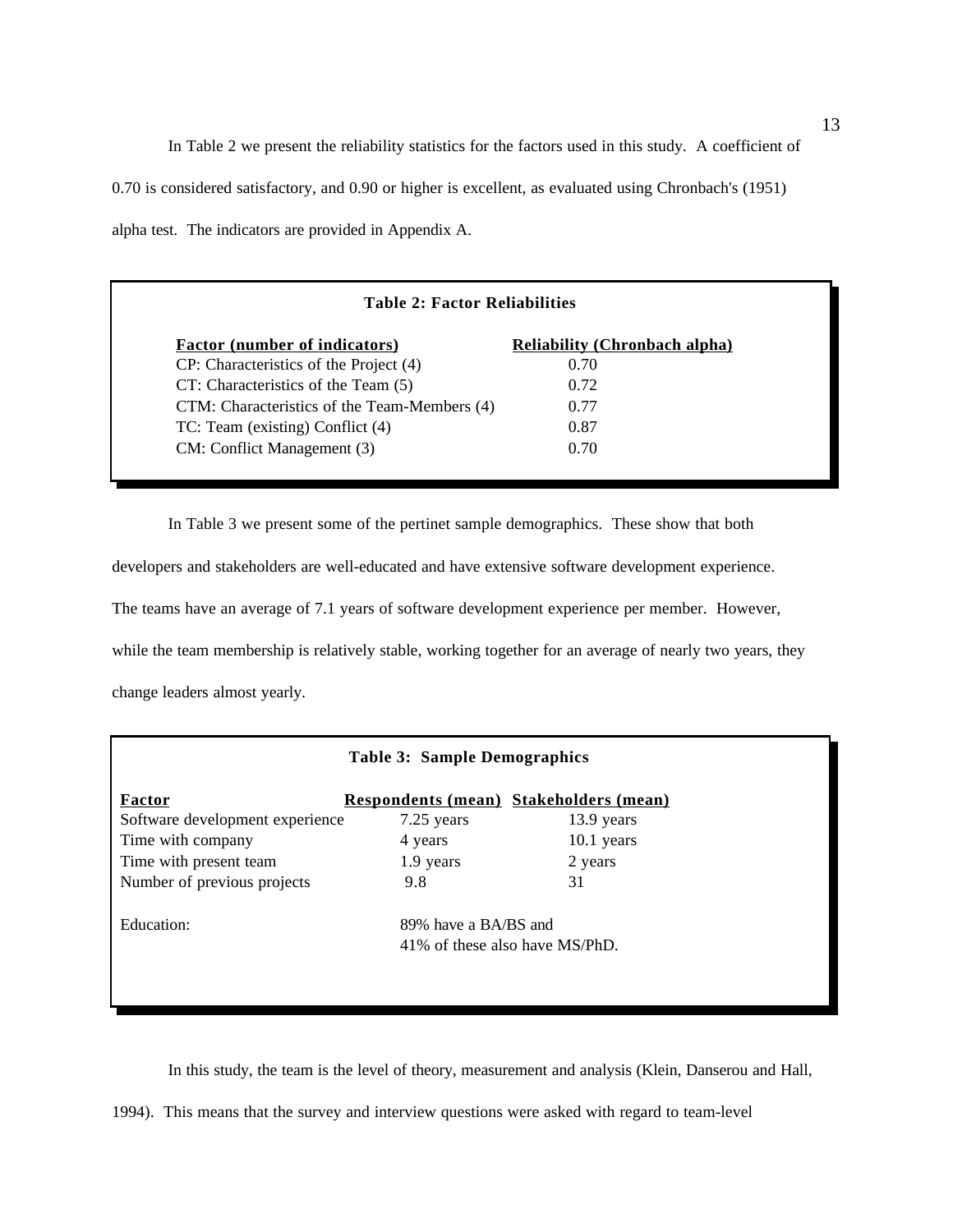behaviors and data are analyzed at the team level so individual responses have been aggregated by team (James, 1982; Jones and James, 1979). Table 4 presents the mean, standard deviation and correlation for each factor used in the analysis. The significant correlations between the antecedent variables suggests that there may be low discriminant validity and raises concerns regarding multi-collinearity (which will be discussed again in the next section). Since discriminant validity criteria are debated and criterion not well formed (see Pedhazur and Schmelkin, 1991, p.75), Campbell and Fiske's multi-trait/multi-method approach is often used to help assess discriminant validity (see Campbell and Stanley, 1966). Given the uni-method approach taken, this comparison is not possible. Instead, the correlations of each indicators for each variable were inspected to see if the within-construct correlations were higher and more significant than the between-variable indicator correlations. Of the 13 indicators used to develop the three antecedent variables, only two indicators correlated more strongly across variables than within the variable. Thus, we retain the three variables on the basis of their conceptual relevance.

# **Analysis and Findings**

To assess the multi-stage model presented in Figure 1, we use path analysis. Path analytic techniques provide a means to decompose the total effects of one variable on another into direct, indirect, and spurious elements. The total effects are the zero-order correlations and the direct and indirect effects are calculated using the standardized coefficients of multiple regressions. These are computed from the path relationships hypothesized and presented in Figure 1 (Duncan, 1972; Spaeth 1975).

 Path analysis is premised on a fully specified model so all paths must be calculated. (Spaeth, 1975; Duncan, 1972). However, since any argument for causality must be conceptually based (as path models only imply a preconceived causal ordering) trivial paths are trimmed from the analysis and the model re-estimated (Spaeth, 1975; Pedhazur and Schmelkin, 1991). The determination of what is a trivial path remains a topic of debate (see Duncan, 1972; Spaeth, 1975; Cohen and Cohen, 1983; Pedhazur and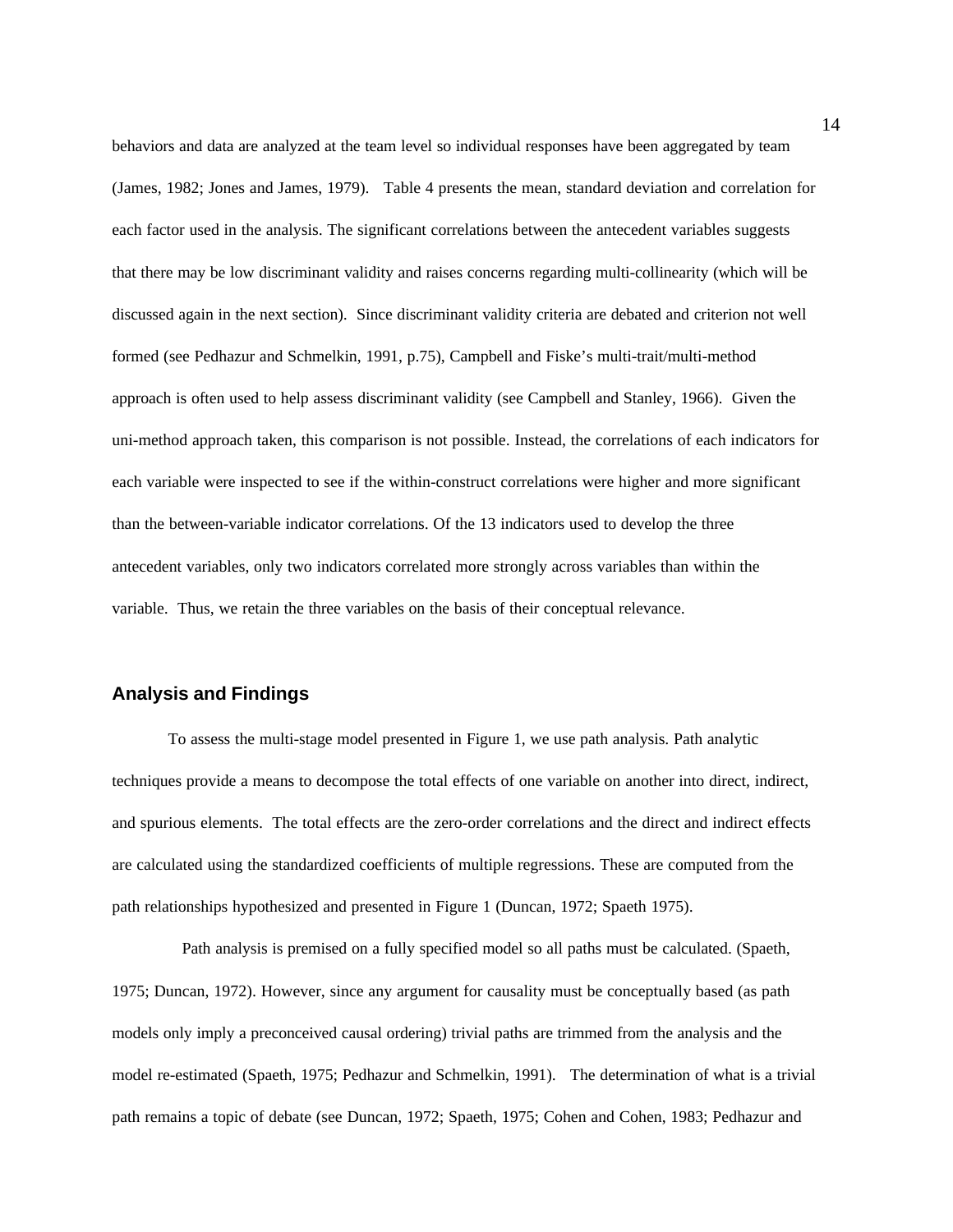Schmelkin, 1991). Typically, direct path effects of 0.10 or less can be trimmed. One of the side effects of trimming paths is that this increases the amount of spurious – or unmeasured – effects as the indirect components of the trimmed variables cannot be estimated. This means trimming also reduces the descriptive power of the model and leads to a more conservative estimation.

Since path analysis draws on multiple regression and correlation (MRC) techniques, multicollinearity may be an issue (Spector, 1977). The potential effects of multi-collinearity are assessed by calculating each variable's tolerance (Pedhazur and Schmelkin,1991, p. 436). Tolerance refers to the portion a given variable does not share with all other independent variables, and can range from 0.0 to 1.0 (where 1.0 means total independence). For a model with two independent variables, tolerance can be assessed by the correlation between the variables. For models with three or more independent variables tolerance must be calculated separately and is typically an option in most statistical packages such as SPSS (which was used to support this analysis). Tolerance statistics are reported in Appendix B.

| Table 4: Means, Standard Deviations and Correlations between Factors $(n=40)$ |                                                                                               |          |         |         |         |           |
|-------------------------------------------------------------------------------|-----------------------------------------------------------------------------------------------|----------|---------|---------|---------|-----------|
| <b>Factor</b>                                                                 | mean(s.d.)                                                                                    | $\bf CP$ | CT      | CTM TC  |         | <b>CM</b> |
| Project Characteristics (CP)                                                  | 4.37(0.94)                                                                                    |          |         |         |         |           |
| <b>Team Characteristics</b><br>(CT)                                           | 4.12(0.91)                                                                                    | $.564*$  |         |         |         |           |
| Team-member Characteristics (CTM)                                             | 4.32(0.93)                                                                                    | $.594*$  | $.681*$ |         |         |           |
| Team (existing) Conflict (TC)                                                 | 5.26(1.10)                                                                                    | $.417*$  | $.458*$ | .296    |         |           |
| Conflict Management (CM)                                                      | 4.46(1.13)                                                                                    | .212     | $.637*$ | $.453*$ | $.382+$ |           |
| Stakeholder-rated<br>Team Performance (TP)                                    | 5.07(0.72)                                                                                    | .201     | .484*   | $.340+$ | $.402*$ | .260      |
| where: $+= p < .05$ , $* = p < .01$                                           | Seven point scale with $1 = \frac{low}{poor} / worst$ and $7 = \frac{high}{excellent} / best$ |          |         |         |         |           |

Table 5 summarizes the regression analyses used to build the path model(s) testing the first four hypotheses. The table includes the direct, indirect and spurious effects for each path in both the fully specified and trimmed models. The trimmed model, with all direct paths of less than 0.10 removed, is also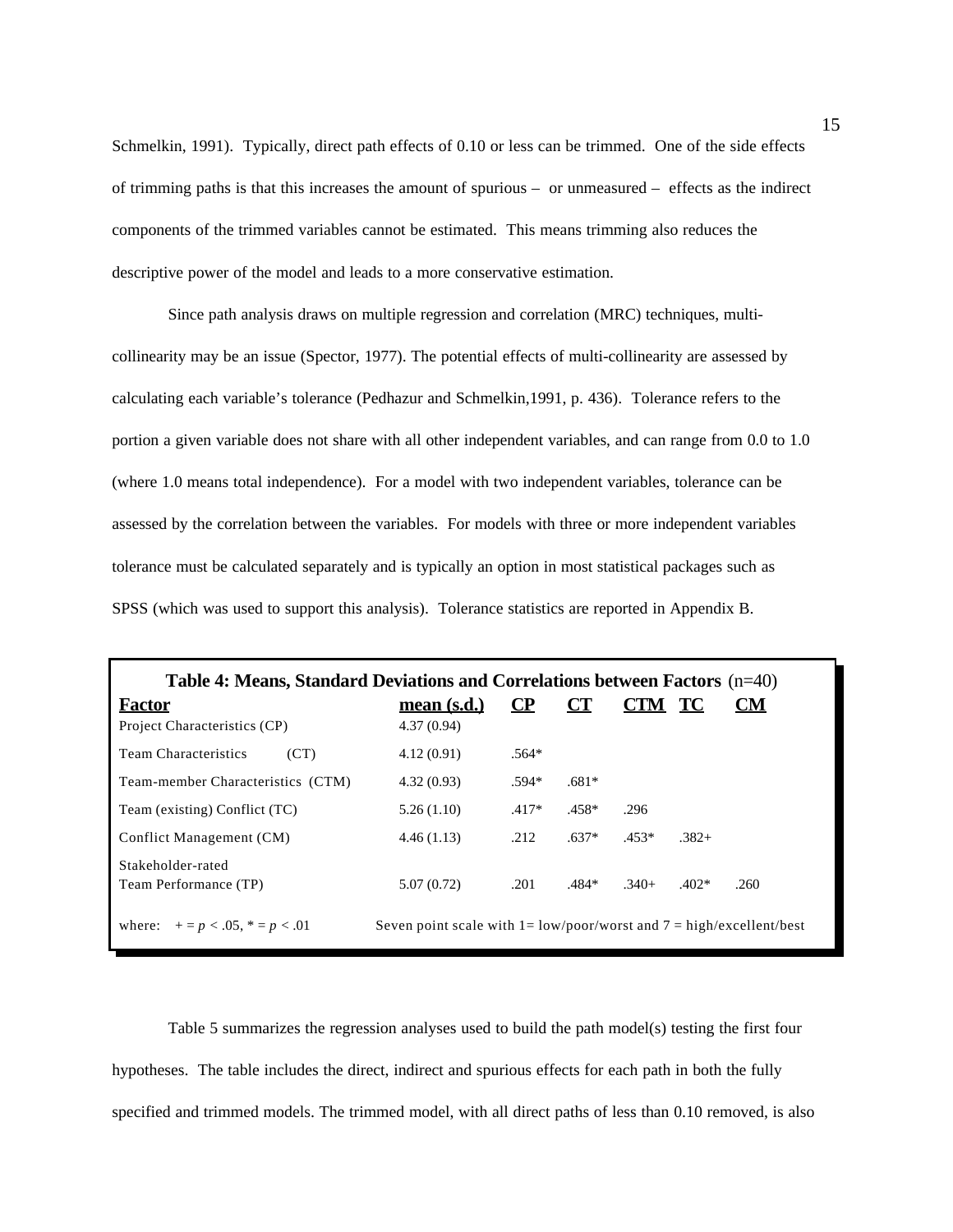shown graphically in Figure 2. The trimmed model has two new paths that indicate a direct effect from antecedents to performance. Further, several hypothesized links are not found to be significant.

| Table 5: Regression Analysis Supporting Full and Trimmed Path Models (H1-H4) |                      |                       |                                                        |                 |       |                          |            |            |
|------------------------------------------------------------------------------|----------------------|-----------------------|--------------------------------------------------------|-----------------|-------|--------------------------|------------|------------|
| Model                                                                        | Int.                 | CP                    | Independent Variable (Standardized Betas)<br><b>CT</b> | <b>CTM</b>      | TC    | Dependent<br>Variable    | adj. $r^2$ | F(p)       |
| Full                                                                         | $-.467$              | .101                  | $.406*$                                                | .284            | .106  | TP                       | .442       | 9.13(.000) |
| Trim                                                                         | $-.297$              | removed .451**        |                                                        | $.289*$         | .127  | TP                       | .450       | 12.17(000) |
| where $* = p \le 0.05$ ; $* = p \le 0.01$                                    |                      |                       |                                                        |                 |       |                          |            |            |
|                                                                              |                      |                       |                                                        |                 |       |                          |            |            |
| <b>Full Model</b>                                                            |                      |                       |                                                        |                 |       |                          |            |            |
| Effects:                                                                     |                      | <b>Total</b>          | <b>Direct</b>                                          | <b>Indirect</b> |       | <b>Spurious</b>          |            |            |
|                                                                              | $CP- > TC$           | 0.416                 | 0.042                                                  |                 | 0.320 | 0.054                    |            |            |
|                                                                              | $CT-5TC$             | 0.457                 | 0.186                                                  |                 | 0.094 | 0.178                    |            |            |
|                                                                              | CTM->TC              | 0.206                 | 0.059                                                  |                 | 0.000 | 0.147                    |            |            |
|                                                                              | $CP - > TP$          | 0.600                 | 0.061                                                  |                 | 0.682 | $-0.142$                 |            |            |
|                                                                              | $CT - TP$            | 0.641                 | 0.260                                                  |                 | 0.417 | $-0.036$                 |            |            |
|                                                                              | $CTM - >TP$          | 0.521                 | 0.148                                                  |                 | 0.081 | 0.292                    |            |            |
|                                                                              | $CT-5TP$             | 0.393                 | 0.042                                                  |                 | 0.000 | 0.351                    |            |            |
|                                                                              | <b>Trimmed Model</b> |                       |                                                        |                 |       |                          |            |            |
|                                                                              |                      |                       |                                                        |                 |       |                          |            |            |
| Effects:                                                                     | $CT- > TC$           | <b>Total</b><br>0.457 | <b>Direct</b><br>0.206                                 | <b>Indirect</b> | 0.094 | <b>Spurious</b><br>0.157 |            |            |
|                                                                              | CTM->TC              | 0.206                 | 0.060                                                  |                 | 0.000 | 0.146                    |            |            |
|                                                                              | $CT - T$ $P$         |                       |                                                        |                 |       |                          |            |            |
|                                                                              |                      | 0.641                 | 0.289                                                  |                 | 0.417 | $-0.065$                 |            |            |
|                                                                              | $CTM - >TP$          | 0.521                 | 0.151                                                  |                 | 0.081 | 0.289                    |            |            |

Table 6 provides correlations for the split-sample analysis and Tables 7 and 8 summarize the analyses testing hypothesis H5. Since H5 is a moderation hypothesis, the 40 team sample is divided in two based on the level of the moderating variable (conflict management). The data in Table 6 show that the existing conflict among the two groups are non-significantly different. However, the correlations among these variables (seexhibit are distinctly different. For example, the correlations between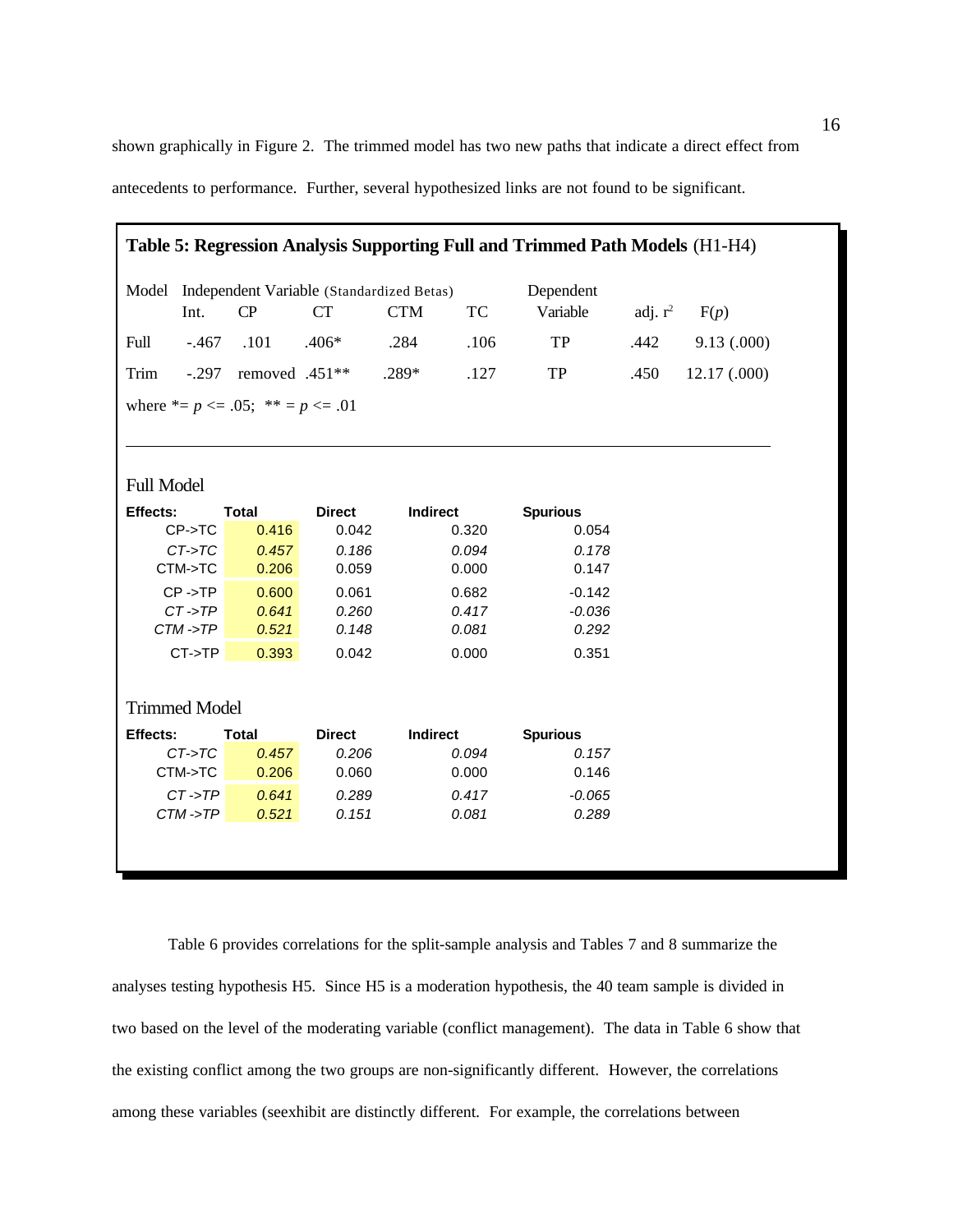antecedents and levels of existing conflict differ. Figure 3 provides a graphical representation of the teams with low levels of conflict management. Figure 4 provides the same representation for the team with high levels of conflict management.

| Teams with Lower Levels of Conflict Management $(n=22^a)$  |                          |          |                                 |                   |  |  |
|------------------------------------------------------------|--------------------------|----------|---------------------------------|-------------------|--|--|
| <b>Factor</b><br>Project Characteristics (CP)              | mean(s.d.)<br>4.24(0.66) | $\bf CP$ | CT                              | <b>CTM TC</b>     |  |  |
| <b>Team Characteristics</b><br>(CT)                        | 3.80(0.78)               | .499*    |                                 |                   |  |  |
| Team-member Characteristics (CTM)                          | 3.68(1.03)               |          | $.520*$ .559*                   |                   |  |  |
| Team (existing) Conflict (TC)                              | 5.07(1.03)               |          | $.599*$ .469* .196              |                   |  |  |
| Stakeholder-rated<br>Team Performance (TP)                 | 4.65(1.15)               |          | $.400*$ $.615*$ $.545*$ $.444+$ |                   |  |  |
| Teams with Higher Levels of Conflict Management $(n=18^a)$ |                          |          |                                 |                   |  |  |
| <b>Factor</b><br>Project Characteristics (CP)              | mean(s.d.)<br>4.57(1.28) | $\bf CP$ | CT                              | <b>CTM TC</b>     |  |  |
| <b>Team Characteristics</b><br>(CT)                        | 4.64(0.87)               | $.633*$  |                                 |                   |  |  |
| Team-member Characteristics (CTM)                          | 6.63(0.77)               | .013     | $-.154$                         |                   |  |  |
| Team (existing) Conflict (TC)                              | 5.56(0.88)               | .259     |                                 | $.319 - .096$     |  |  |
| Stakeholder-rated<br>Team Performance (TP)                 | 5.55(1.18)               | $.508*$  |                                 | $.609*$ .335 .185 |  |  |

The two sub-sample models are similar to each other and to the full sample's model, though the weights of the effects differ. And, in the low conflict management model, there is a direct effect of conflict on performance which is not present in the high conflict management model. This difference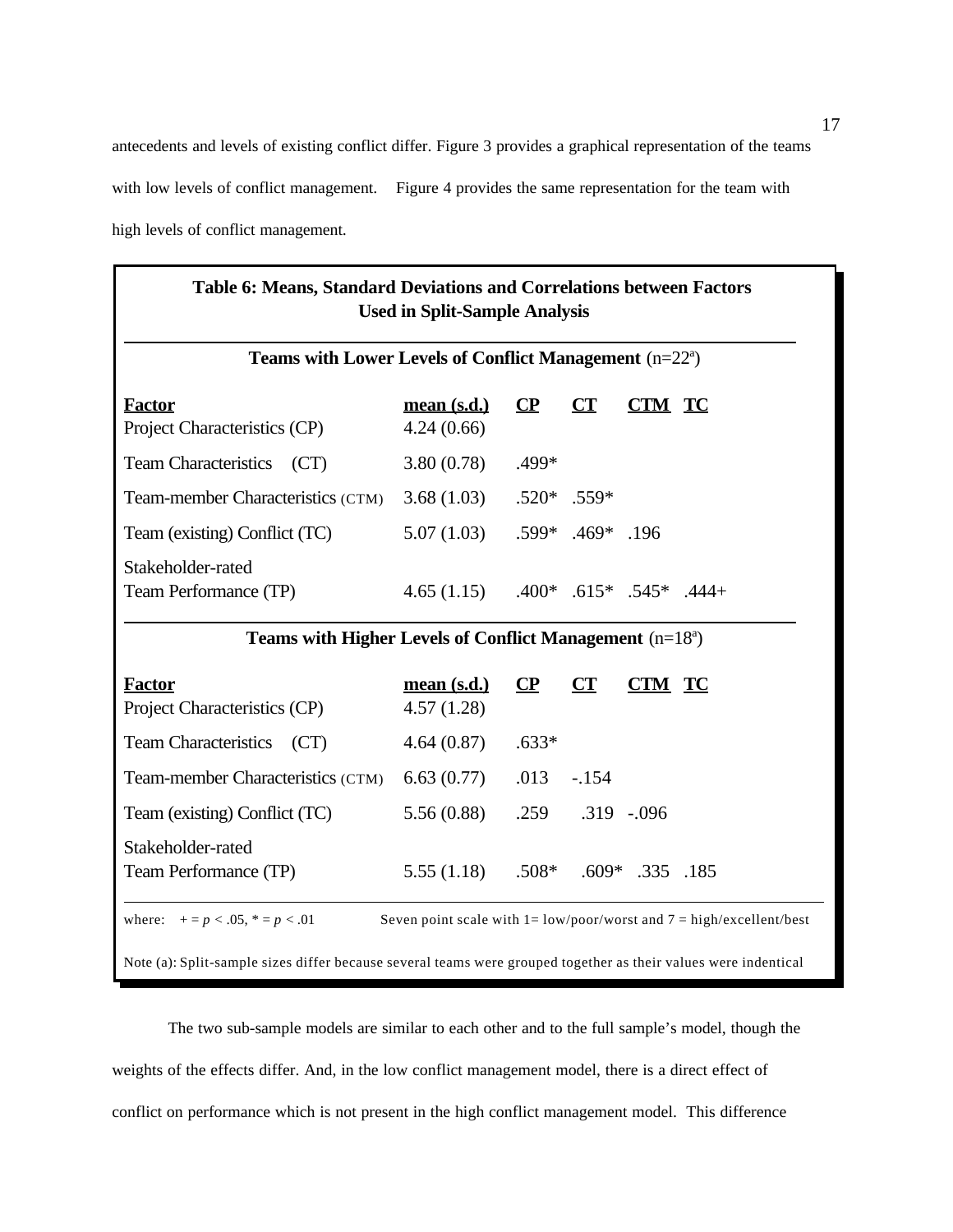between the two models is evidence of the moderating effect played by conflict management. Further, in Figure 4, the antecedents are no longer significantly correlated. This is additional evidence of a difference in the ways these two groups of teams manage conflict.

The aggregate performance measure of the two sub-samples is not significantly different. However, further investigation of the performance differences provides more evidence. If the performance data of the entire sample is divided into four sub-samples and the bottom (worst performing) quartile is compared to the top (best performing quartile), two insights arise. First, all but one of the worst performing teams have low levels of conflict management whereas all but one of the highest performing teams have high levels of conflict management. Second, a comparison of these two quartile's performance values, using the Wilcox rank ordering test for non-parametric data (Howell, 1987, p. 558), shows a significant difference It is possible that the small sample size confounds parts of this analysis.

## **Place Figure 2 Near Here**

# **Conflict In Packaged Software Development Teams**

 Findings indicate that a revision to the hypothesized model presented in Figure 1 can account for nearly one-half of the variance in software development team performance among the 40 teams in this sample. That is, the analyses presented here provide support for H2 and H4. And, as hypothesized (H5), variations in the level of conflict management moderates the relationship between existing levels of team conflict and team performance. This moderation is seen in the differences between high and low levels of conflict management. In the teams with low levels of conflict management there is a significant link between existing levels of conflict and performance (see Figure 3). This is not so for teams with higher levels of conflict management (see Figure 4).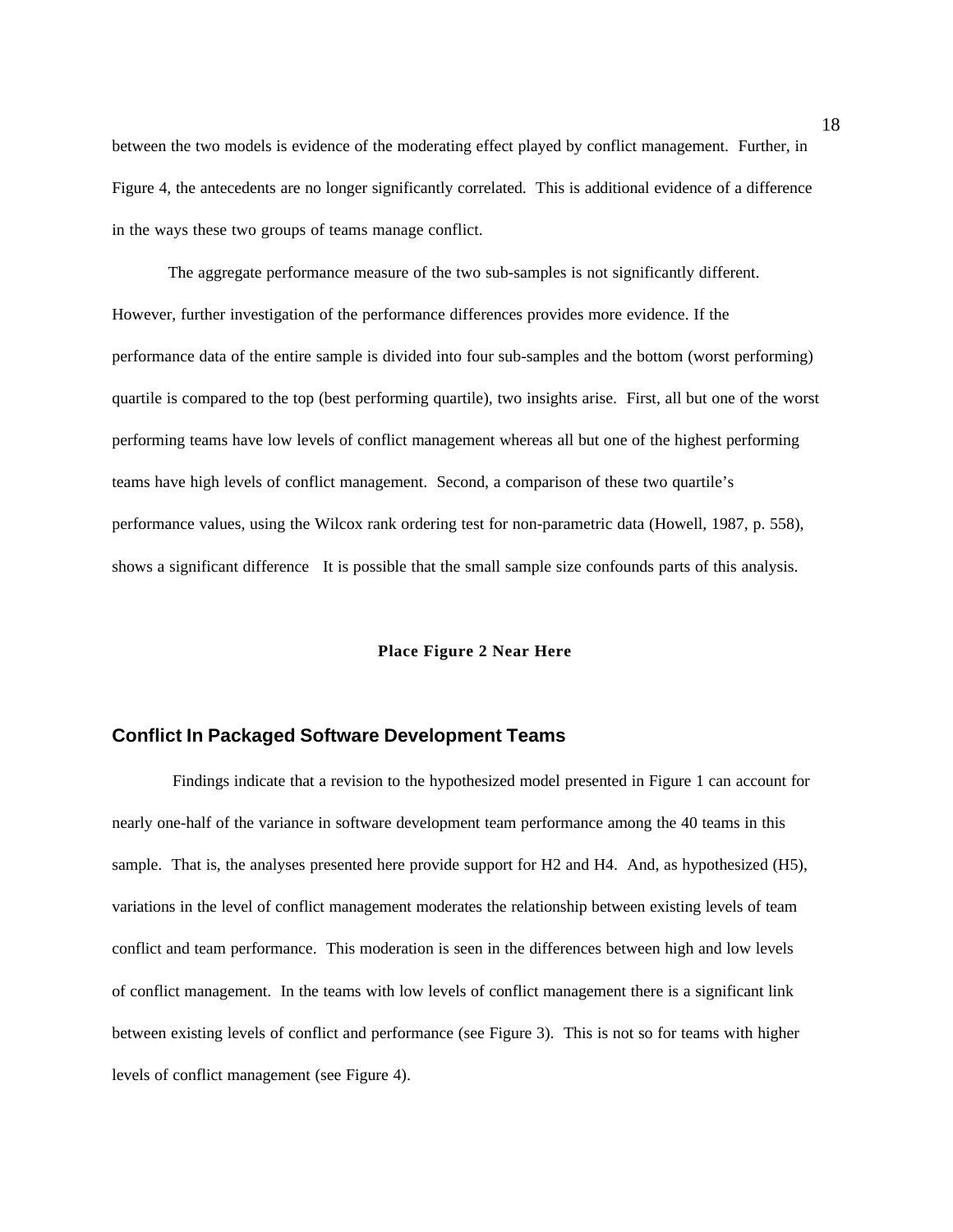## **Place Figure 3 Near Here**

## **Place Figure 4 Near Here**

The trimmed models presented in Tables 7 and 8 have significantly different intercepts (based on a Wilcox rank ordered test, Howell, 1987, p. 558). This was tested by developing a jackknife sample<sup>3</sup>. Moving from empirical tests of difference to a conceptual basis, the differences in the path models suggests that there are structural differences in how conflict is linked to performance in these software development teams.

Hypothesis H1 is not supported. The hypothesized effect of team member characteristics on existing levels of team conflict is not significant. However, there is an un-hypothesized direct effect of team member characteristics on performance. Finally, and contrary to the hypothesized relationship in H3, the characteristics of the project provide no significant contribution to existing levels of team conflict (or to performance). Figure 5 summarizes the findings graphically by representing a composite of the moderated path analysis.

## **Place Figure 5 Near Here**

<sup>&</sup>lt;sup>3</sup> There are several means to test whether there are significant differences between two regression models. Two possible empirical tests are the difference in  $r<sup>2</sup>$  and the difference in the intercept. Given the small sample, all tests must be non-parametric. Wilcox's rank order test is used because it is a distribution free test (Howell, 1987, p. 558).

Using Wilcox's rank ordering requires a jackknife sample of models. That is, for each of the two subsamples one team's data were systematically removed from the group and a model was developed. This led to two sets of models (of  $n = 18$  and  $n = 22$ ). Each has an intercept and adjusted  $r^2$ . These were ranked and the ranks summed by group to allow for rank-order testing. This led to a non-significant difference for the two sample's adjusted  $r^2$ . The two sample's intercepts are significantly different.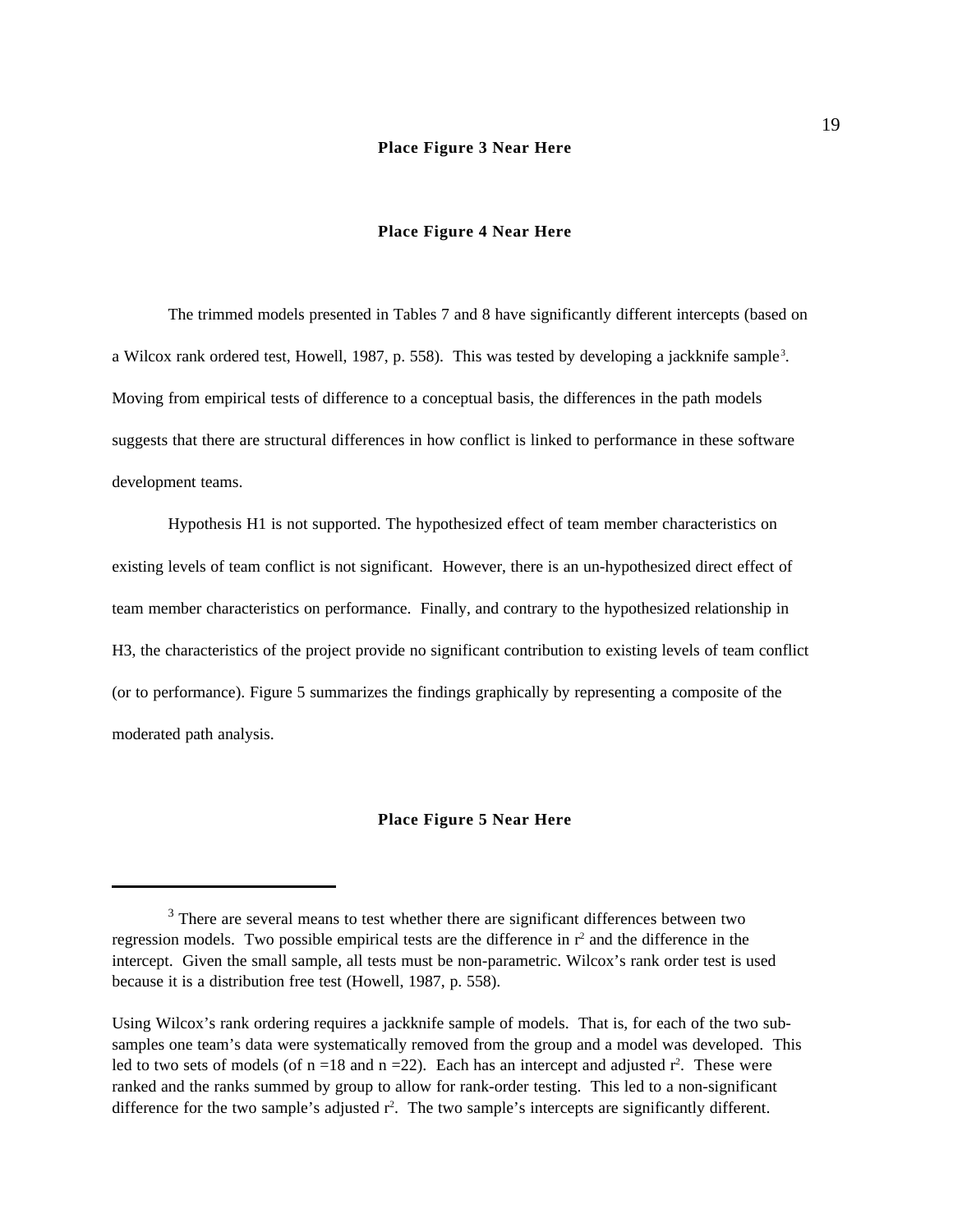| <b>Table 7: Regression Analysis Supporting Full and Trimmed Path Models:</b><br><b>For Lower Levels of Conflict Management</b> |         |               |      |                                                 |      |           |            |            |  |
|--------------------------------------------------------------------------------------------------------------------------------|---------|---------------|------|-------------------------------------------------|------|-----------|------------|------------|--|
|                                                                                                                                |         |               |      | Model Independent Variable (Standardized Betas) |      | Dependent |            |            |  |
|                                                                                                                                | Int.    | CP            | CT.  | <b>CTM</b>                                      | TC.  | Variable  | adj. $r^2$ | F(p)       |  |
| Full                                                                                                                           |         | $.131 - .137$ | -339 | .369                                            | .295 | TP        | .388       | 4.96(.006) |  |
| Trim                                                                                                                           | $-.296$ | 334. removed  |      | .314                                            | .226 | TP        | .405       | 6.68(.002) |  |
| * = $p \le 0.05$ ; ** = $p \le 0.01$                                                                                           |         |               |      |                                                 |      |           |            |            |  |
|                                                                                                                                |         |               |      |                                                 |      |           |            |            |  |

# Lower CM Model, full.

| <b>Effects:</b> | Total | <b>Direct</b> | <b>Indirect</b> | <b>Spurious</b> |
|-----------------|-------|---------------|-----------------|-----------------|
| $CP-5TC$        | 0.599 | $-0.082$      | 0.336           | 0.345           |
| $CT-5TC$        | 0.469 | 0.159         | 0.110           | 0.200           |
| CTM->TC         | 0.196 | 0.072         | 0.000           | 0.124           |
| $CP->TP$        | 0.400 | $-0.055$      | 0.856           | $-0.401$        |
| $CT-5TP$        | 0.615 | 0.208         | 0.513           | $-0.106$        |
| CTM->TP         | 0.545 | 0.201         | 0.087           | 0.257           |
| TC->TP          | 0.444 | 0.131         | 0.000           | 0.313           |

# Lower CM Model, trimmed.

| <b>Effects:</b> | Total | <b>Direct</b> | <b>Indirect</b> | <b>Spurious</b> |
|-----------------|-------|---------------|-----------------|-----------------|
| $CT-5TC$        | 0.469 | 0.157         | 0.110           | 0.203           |
| CTM->TC         | 0.196 | 0.062         | 0.000           | 0.134           |
| $CT-5TP$        | 0.615 | 0.205         | 0.513           | $-0.103$        |
| CTM->TP         | 0.545 | 0.171         | 0.087           | 0.287           |
| TC->TP          | 0.444 | 0.100         | 0.000           | 0.344           |
|                 |       |               |                 |                 |
|                 |       |               |                 |                 |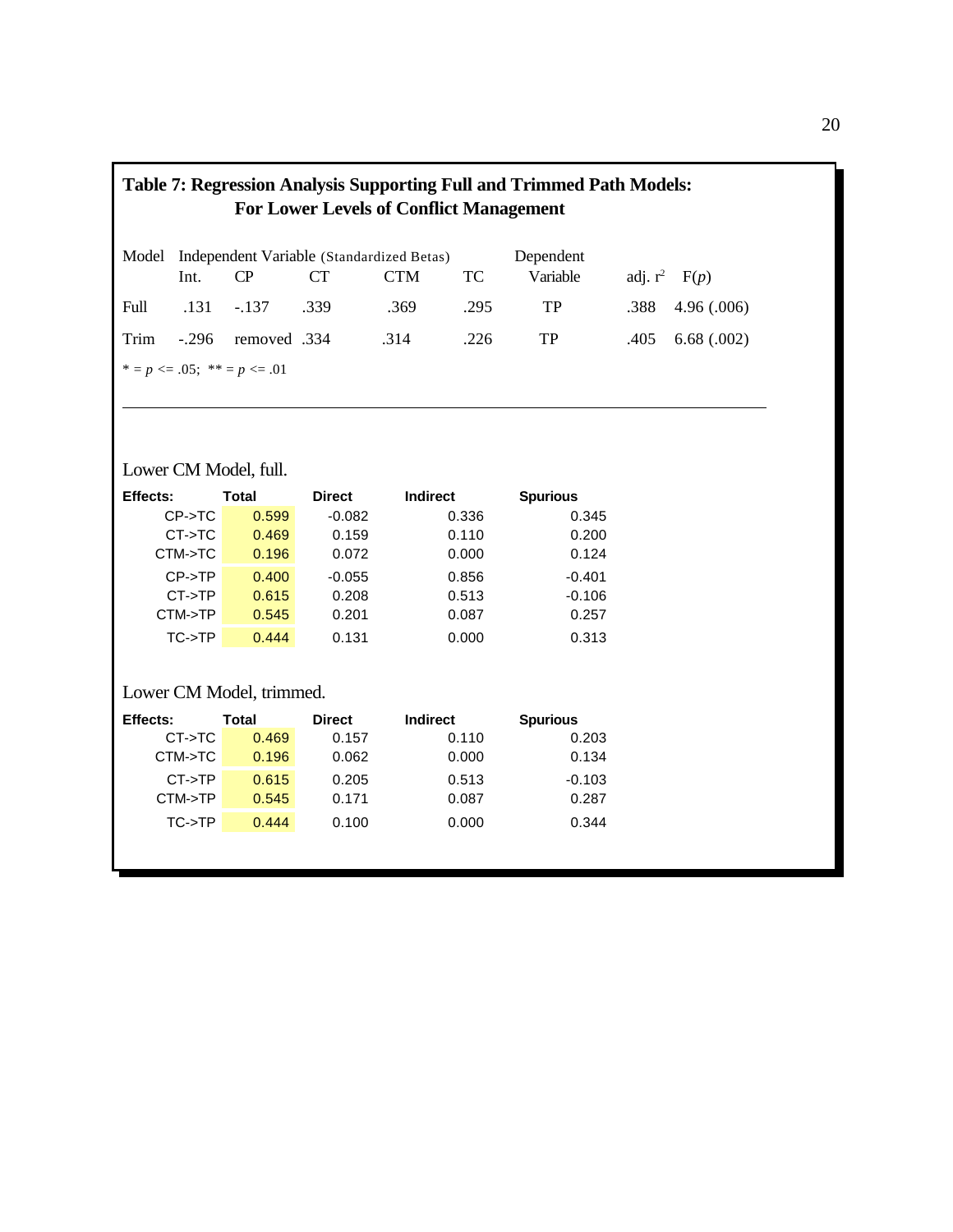| <b>Table 8: Regression Analysis Supporting Full and Trimmed Path Models:</b><br><b>For Higher Levels of Conflict Management</b> |            |                             |               |                                           |          |                 |      |                   |  |
|---------------------------------------------------------------------------------------------------------------------------------|------------|-----------------------------|---------------|-------------------------------------------|----------|-----------------|------|-------------------|--|
| Model                                                                                                                           |            |                             |               | Independent Variable (Standardized Betas) |          | Dependent       |      |                   |  |
|                                                                                                                                 | Int.       | CP                          | CT            | <b>CTM</b>                                | TC       | Variable        |      | adj. $r^2$ $F(p)$ |  |
| Full                                                                                                                            | $-2.781$   | .125                        | $.594*$       | $.425*$                                   | .003     | TP              | .412 | 4.63(.040)        |  |
| Trim                                                                                                                            |            | $-2.916$ removed $.673**$   |               | $.440*$                                   | .012     | TP              | .450 | 5.08(.017)        |  |
|                                                                                                                                 |            | * = p <= .05; ** = p <= .01 |               |                                           |          |                 |      |                   |  |
|                                                                                                                                 |            |                             |               |                                           |          |                 |      |                   |  |
|                                                                                                                                 |            |                             |               |                                           |          |                 |      |                   |  |
|                                                                                                                                 |            |                             |               |                                           |          |                 |      |                   |  |
|                                                                                                                                 |            |                             |               |                                           |          |                 |      |                   |  |
|                                                                                                                                 |            | Higher CM model, full.      |               |                                           |          |                 |      |                   |  |
| Effects:                                                                                                                        |            | <b>Total</b>                | <b>Direct</b> | <b>Indirect</b>                           |          | <b>Spurious</b> |      |                   |  |
|                                                                                                                                 | $CP- > TC$ | 0.259                       | 0.032         |                                           | 0.201    | 0.026           |      |                   |  |
|                                                                                                                                 | $CT- > TC$ | 0.319                       | 0.189         |                                           | 0.015    | 0.115           |      |                   |  |
|                                                                                                                                 | CTM->TC    | $-0.096$                    | $-0.041$      |                                           | 0.000    | $-0.055$        |      |                   |  |
|                                                                                                                                 | $CP-5TP$   | 0.508                       | 0.064         |                                           | 0.438    | 0.007           |      |                   |  |
|                                                                                                                                 | $CT->TP$   | 0.609                       | 0.362         |                                           | 0.007    | 0.240           |      |                   |  |
|                                                                                                                                 | CTM->TP    | 0.335                       | 0.142         |                                           | $-0.018$ | 0.210           |      |                   |  |
|                                                                                                                                 | TC->TP     | 0.185                       | 0.001         |                                           | 0.000    | 0.184           |      |                   |  |
|                                                                                                                                 |            |                             |               |                                           |          |                 |      |                   |  |
|                                                                                                                                 |            | Higher-CM model, trimmed.   |               |                                           |          |                 |      |                   |  |
| Effects:                                                                                                                        |            | <b>Total</b>                | <b>Direct</b> | <b>Indirect</b>                           |          | <b>Spurious</b> |      |                   |  |
|                                                                                                                                 | $CT- > TC$ | 0.319                       | 0.215         |                                           | 0.015    | 0.090           |      |                   |  |
|                                                                                                                                 | CTM->TC    | $-0.096$                    | $-0.042$      |                                           | 0.000    | $-0.054$        |      |                   |  |
|                                                                                                                                 | $CT-5TP$   | 0.609                       | 0.410         |                                           | 0.007    | 0.192           |      |                   |  |
|                                                                                                                                 | CTM->TP    | 0.335                       | 0.147         |                                           | $-0.018$ | 0.205           |      |                   |  |
|                                                                                                                                 | TC->TP     | 0.185                       | 0.002         |                                           | 0.000    | 0.183           |      |                   |  |

# **The Roles of the Antecedents in Conflict**

The characteristics of the project have no significant contribution to either existing levels of conflict or team performance. This finding suggests that the volatility of requirements and the lack of resources may not have as quantifiable and deleterious effect to software development team performance as is often argued (i.e., Curtis, et. al., 1988).

The characteristics of the team-members provide some unexpected predictive value. Data show that team-member characteristics have no direct effect on existing levels of conflict. However, team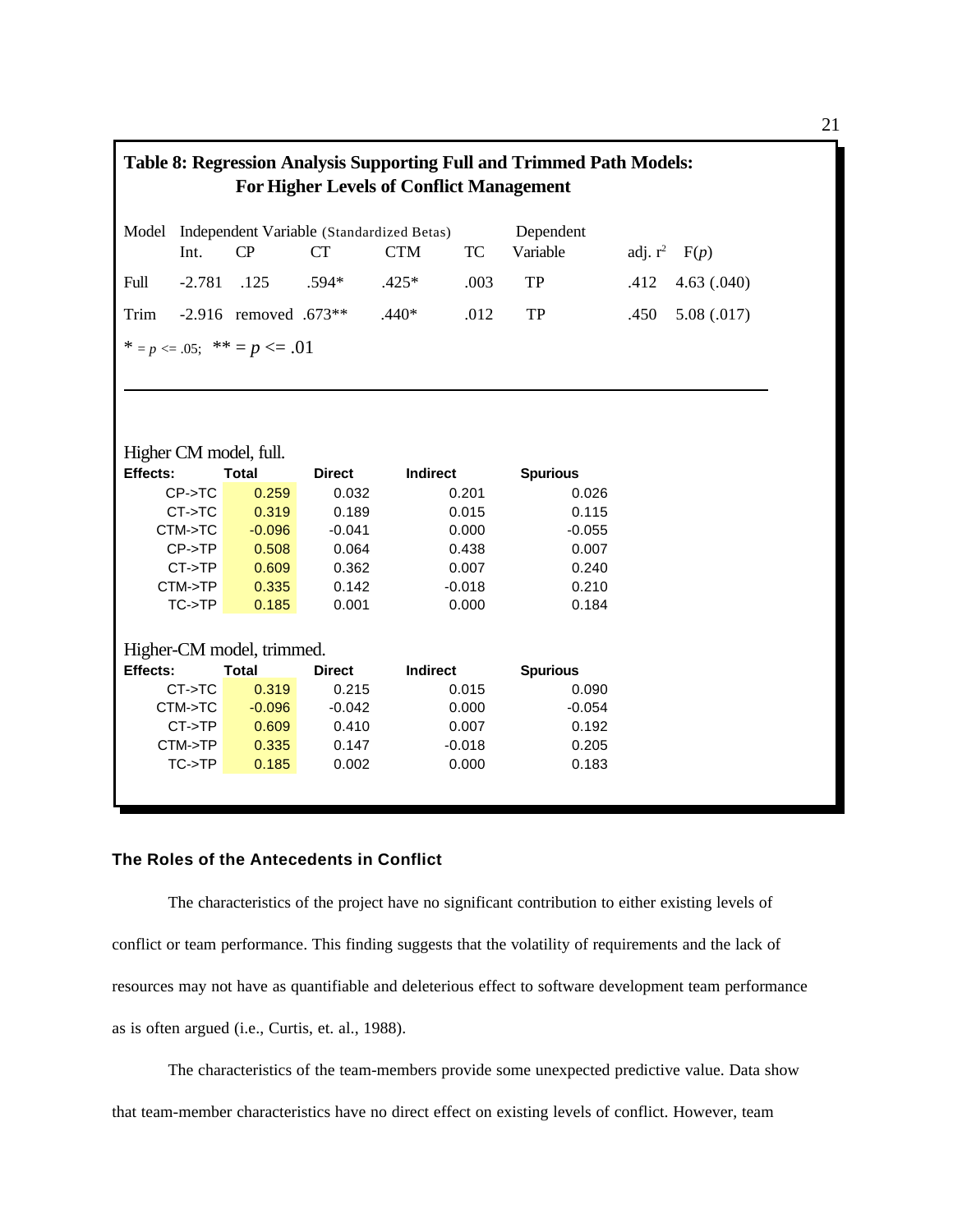member characteristics have an un-hypothesized and direct effect on performance. Based on this analysis, the value of teamwork among software developers is slightly more important a predictor of performance than are individual contributions. This challenges the notion that good people will find a way to work together. The implicit message in Boehm's (1981) COCOMO estimators (which assesses solely the individual capabilities of a team) is that a team is equal to the sum of its parts. Data from this analysis suggest that is not so, the team is greater than its parts.

The characteristics of the team are a significant predictor of both the level of existing conflict and team performance. This antecedent has both significant direct and indirect effects on team performance. This provides some additional evidence to support the contention that team work is critical to software development (Guinan, Cooprider and Faraj, 1998; Sawyer and Guinan, 1998). Further, it also provides some additional, albeit indirect, support for the premises of this paper. That is, managing conflict, not its presence or absence, is important to software development performance.

## **Implications for Managing Software Development Teams**

Given the limitations of this study and acknowledging that this is exploratory work in the sense that the relationships between conflict and software development team performance need more attention, beyond this study. Results suggest that improving intra-team conflict management can improve software development team performance. Further, the evidence presented suggests that the ability to improve conflict management can stand independent of the existing levels of conflict.

Since we have focused on packaged software development, these findings may be a result of domain differences. That is, the role of conflict may be different in the packaged environment than in the more oft-studied custom IS arena (Zachary, 1998, Carmel and Sawyer, 1998, Sawyer, 2000). Conversely, it may be that the roles of conflict and its management transcend the domain differences of the artifacts being constructed. Certainly the possibility of domain differences demands additional research attention.

The findings of this study suggest two keys to improving packaged software development team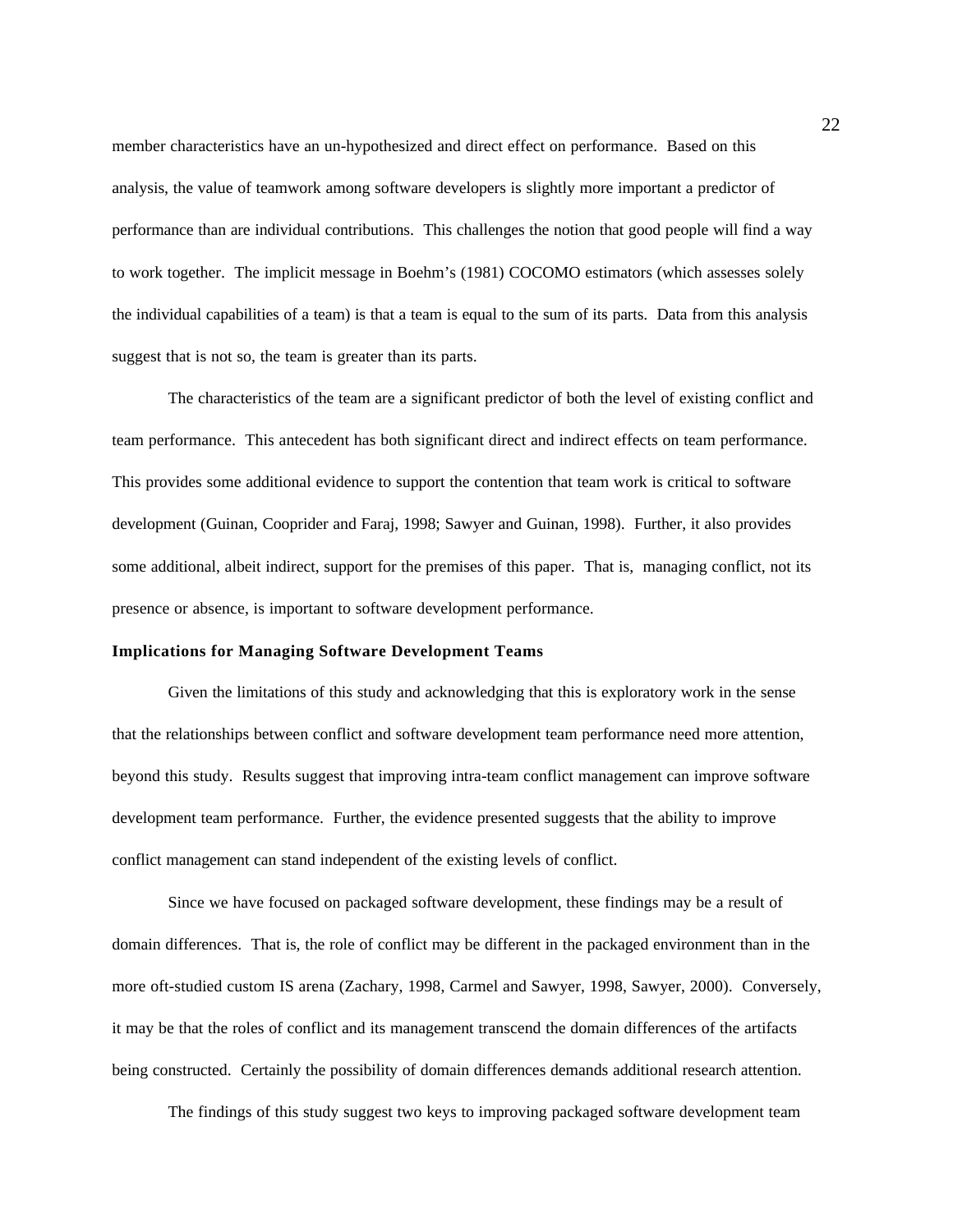performance. The first key is to more explicitly focus on training software developers to better manage the conflict endemic to working together. By this we mean that software developers should see conflict as both inevitable and potentially positive (e.g., Walz, et. al., 1993). And, packaged developers should also be trained to deal with their intra-team conflict. To avoid dealing with conflict will adversely affect software development team performance.

One means to achieve this conflict management learning is to tie such learning in with ongoing programs. For instance, training software developers on the means to manage conflict, often embedded in total quality management (TQM) programs (Zultner, 1993), can also be explicitly linked to the social processes of software development. In part, TQM programs provide a forum for discussion and encourage people to focus on the issues, to listen, and to work together. A second potential vehicle to improve software developers' abilities to manage conflict is to rely more on existing technologies such as electronic meeting systems to either serve as a mediator between developers (i.e., Sawyer, et. al., 1997) and/or to provide chaperoned facilitation (i.e., Douglas, et. al., 1998). A third approach would be to rely on either informal training or self-education programs. Currently, this is the primary means for helping to improve software developers' abilities in managing intra-team conflict; but, it may not be the best way.

The second key to improving packaged software development team performance is to better account for how people deal with conflict in the methods used to produce software. For example, software development methods should explicitly provide for periods of differentiation and consensus building (Curtis, 1989; Walz, et. al., 1993). The importance of paying attention to the broader social milieu is evident in the methods such as socio-technical (Bostrom and Heinen, 1977a; 1977b), soft-systems (Checkland and Scholes, 1990), Multiview (Avison, Wood-Harper, Vidgen, and Wood, J., 1998) and ETHIC (Mumford, 1983). However, these approaches typically focus on the user-developer relationship and not the developer-developer relationship. Developer-interaction-focused models of software production were first suggested about ten years ago (Stefik, et. al., 1987; Curtis, 1989) and only recently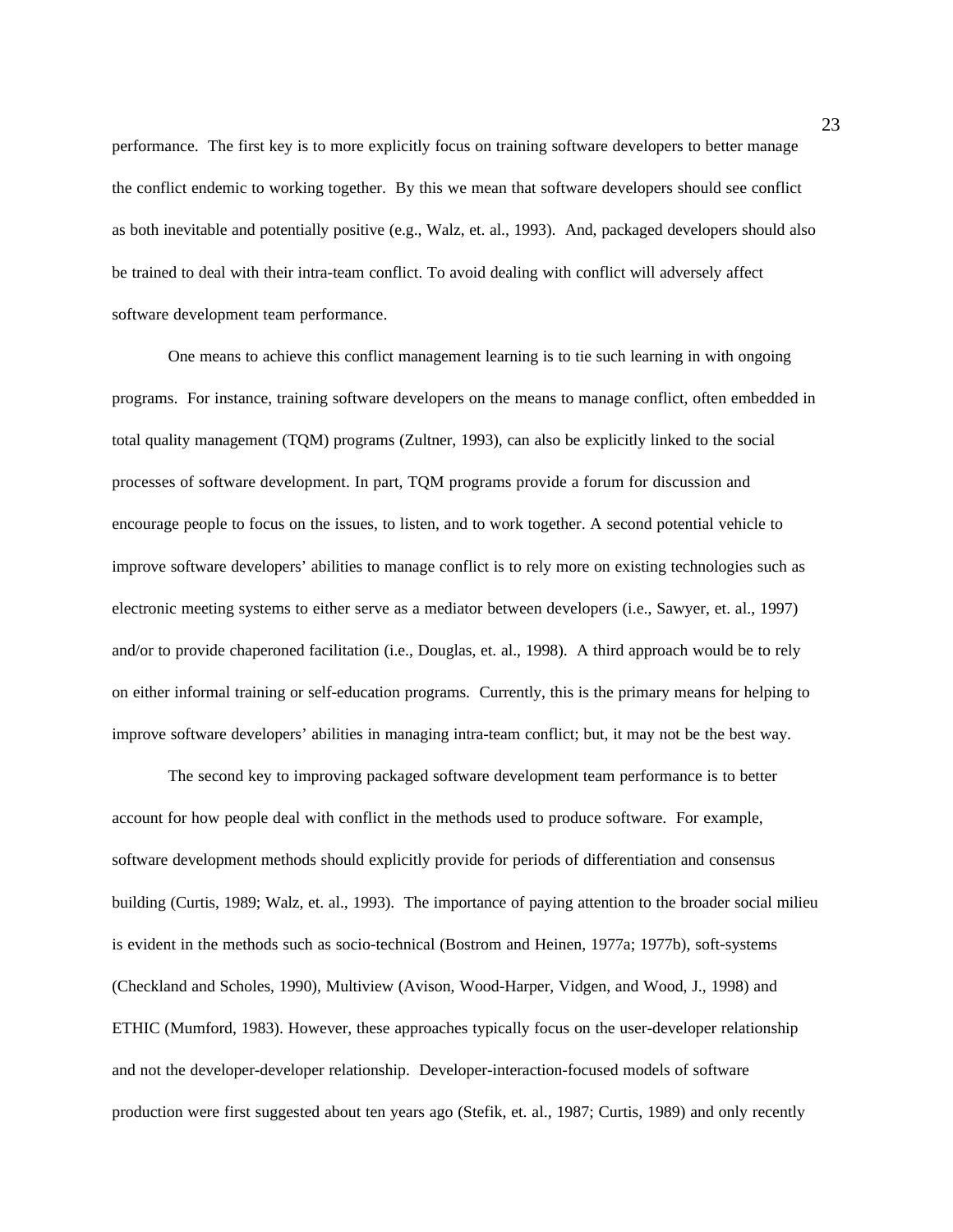has there been any discussion of such approaches. For example, Vessey and Sravanupdi (1995) argue that CASE tools can be used collaboratively. And, Douglas, et. al., (1998) suggest the use of EMS for collaborative software development.

## **Implications for Research on Conflict In Software Development Teams**

At least three insights for research arise from comparing the results of the full and split-sample analyses (see Figure 5). The first insight is that a model focused on the issues with conflict among software developers can account for a substantial portion of the variance between the best and worst performing teams in this sample. The second insight is that conflict management moderates the link between existing levels of conflict and performance. The third insight is the structural differences between teams with higher and lower levels of conflict management. For instance, the path models for the teams with lower levels of conflict management account for less variation. And, there is only a minimal direct link between existing conflict and team performance. These path models also highlight that there are large *indirect* effects associated with both team-member and team characteristics.

The link between existing levels of conflict and team performance is trivial in the path model of teams with higher levels of conflict management. However, this model accounts for slightly more of the variance in team performance and the other major difference from the other split sample is the direct effect of team characteristics on team performance. This suggests that teams with higher levels of conflict management may rely on other aspects of their team's social processes to mitigate conflict. Team members' conflict management and characteristics might not be separated by existing levels of team conflict. This relationship demands additional exploration to better understand the causal linkage between conflict management and teams that have developed effective coordination mechanisms.

There are also several methodologic constraints since data in this study data are collected using surveys. Both the questions and the way they are posed are critical determinants (Pedhazur and Schmelkin, 1991; Dillman, 1978). To maximize their value, the surveys drew on scales used in previous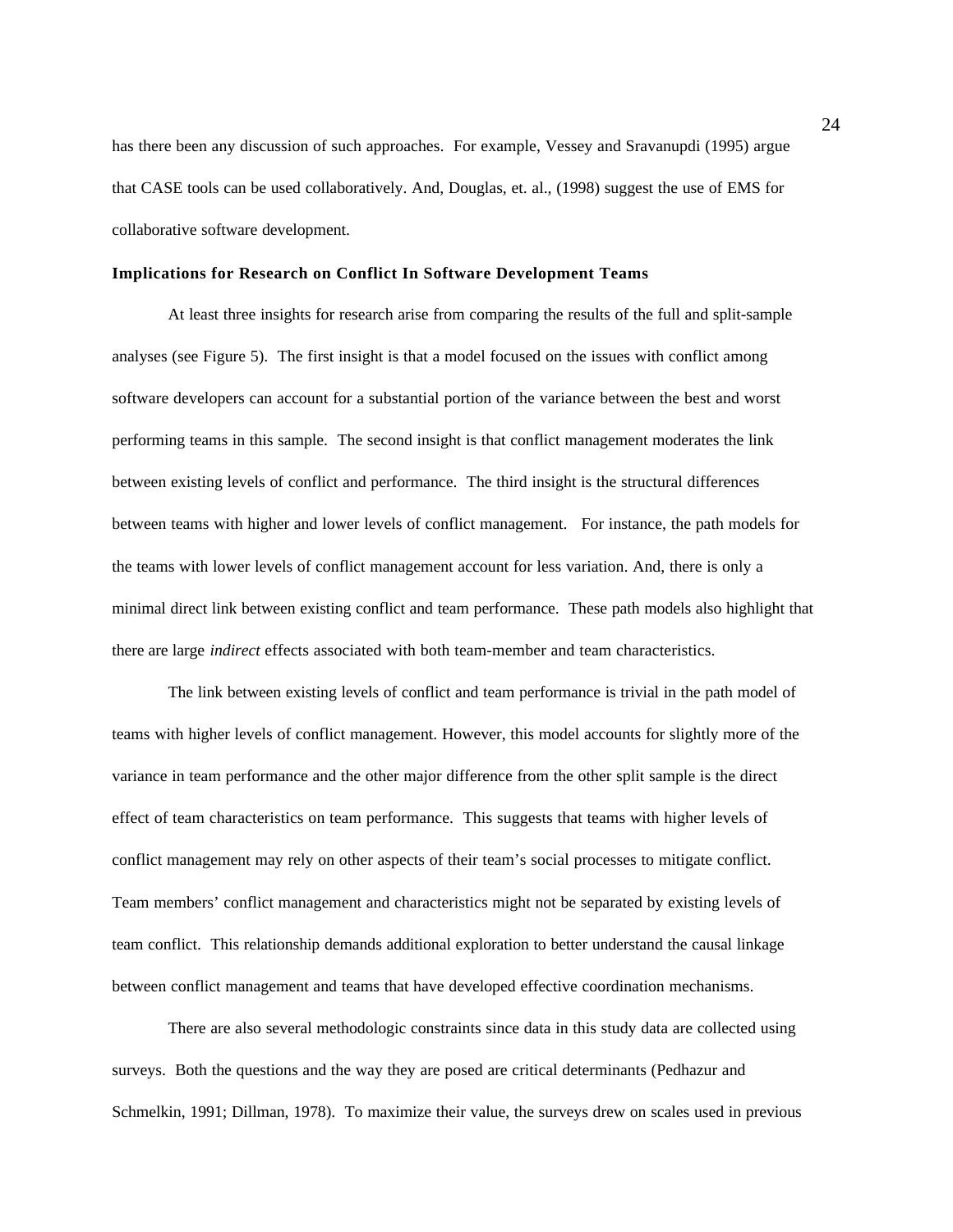research (Henderson and Lee, 1992; Green and Taber, 1980). Still, the immature status of the scales is reflected in the minimally acceptable reliabilities for many of the factors. This is one reason why a relatively small percentage of the variance in software development team performance is explained. This suggests a need for more refined methods to explore the effects of conflict among software developers. For example, both Elam, et. al., (1991) and Robey (1994) suggest that only process-models will provide the level of insight needed. The process-oriented work by Walz, et. al., (1993) and Dube (1998) support this assertion. As Newman and Robey (1992) discuss, process and factor models are complementary as they can each inform the other. The findings of this study suggest that a companion process-oriented study would be invaluable.

The use of perceptual data as the basis for performance may also be a concern. However, perceptually-based performance data are often the best source since they are based on the perceptions of people who rely on the software for their work (Curtis, 1989; Henderson and Lee, 1992). Further, the use of separate surveys to gather data from the developers and the stakeholders reduces the method bias due to having all factors on one survey (Pedhazur and Schmelkin, 1991; Dillman, 1978).

As the field continues to develop richer theories of intra-group conflict, the findings from this study suggest that one fruitful next step would be to test a broader sample of software developers and assess the industry/ organization-level issues. In this study, the 40 team sample is not random, not large, and comes from one site. These software development teams also build commercial, or packaged, software and this effort is markedly different from traditional internal or custom efforts (Carmel and Sawyer, 1998). Selecting a single site, however, was done explicitly to reduce potential confounds. A second goal was to gather data from actual software developers working in real teams on real projects. The potential loss of generalizability is the trade-off (Pedhazur and Schmelkin, 1991).

Given these concerns, results of this study suggest that, for software development teams, how people work together is a stronger predictor of performance than the individual skills and abilities of the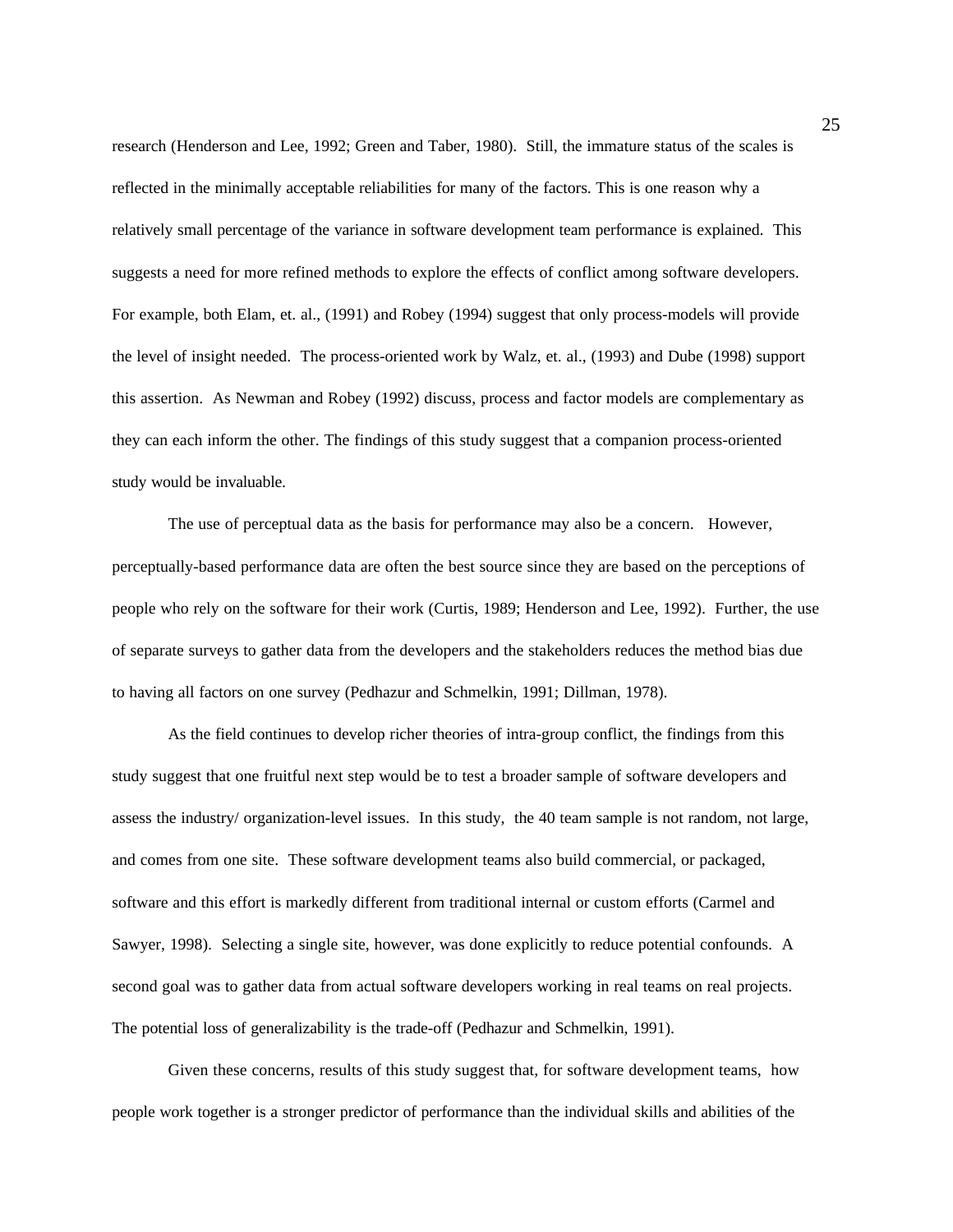team's members. Since software development is done in an environment characterized by ambiguity, contradictory information, and time pressures, effectively confronting conflict and thrive in a potentially contentious environment demands additional attention (Zachary, 1998). The data from this study shows that focusing on ways to effectively manage the endemic conflict between software development team members can account for nearly one-half of the variance between the most successful and least successful software development teams.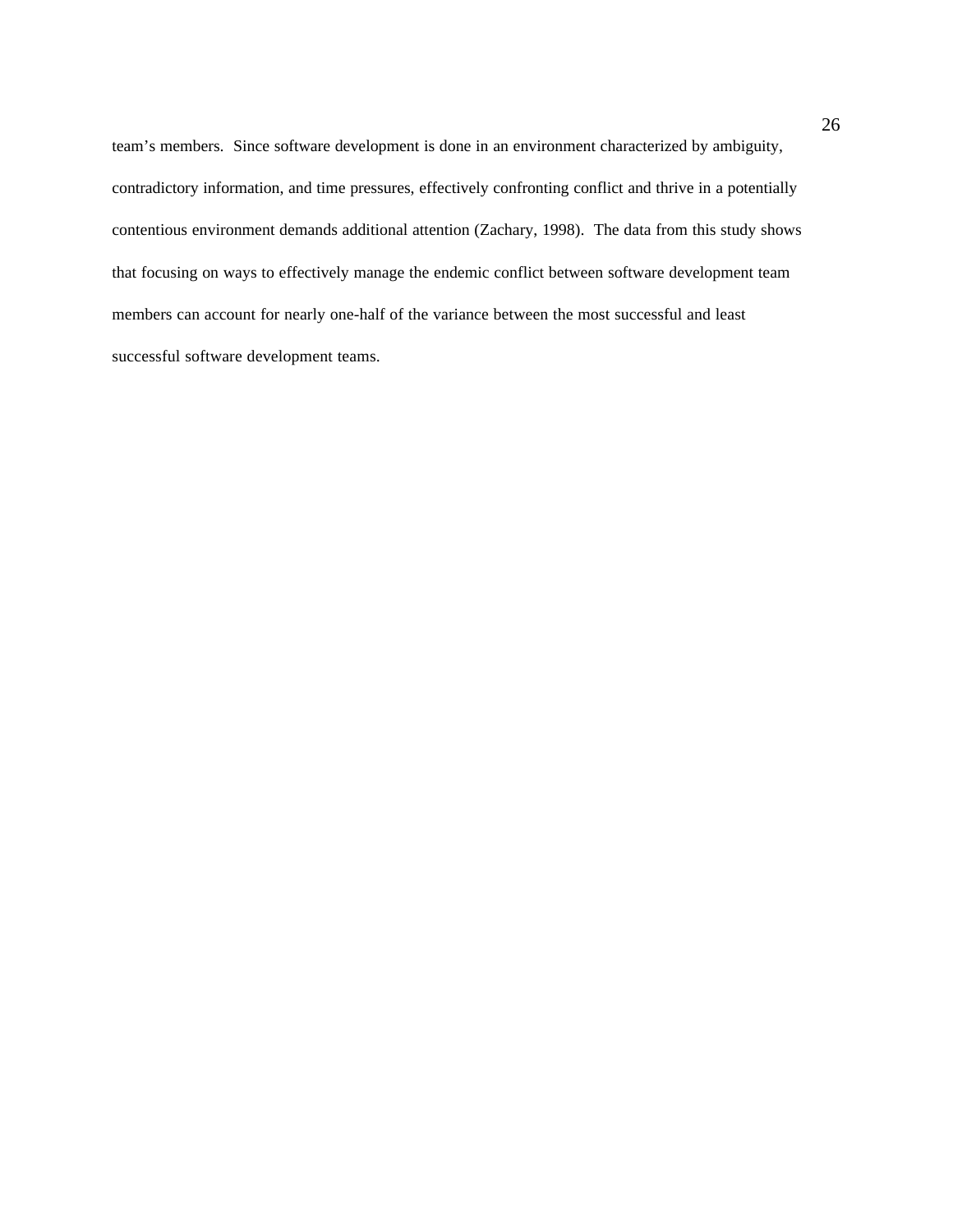## **References**

Avison, D. and Fitzgerald, G. (1995) *Information Systems Development: Methodologies, Techniques and Tools,* 2nd Edition. London: McGraw-Hill.

Avison, D., Wood-Harper, A., Vidgen, R. and Wood, J. (1998) A further exploration into information systems development: the evolution of Multiview 2. *Information Technology & People*,**11**, 2,140-151.

Barki, H. and Hartwick, J. (1994) User participation, conflict, and conflict resolution: The mediating role of influence. *Information Systems Research* **4**, 4, 422-438.

Bayer, J. and Melone, N. (1989) A critique of diffusion theory as a managerial framework for understanding adoption of software engineering innovations. *Journal of System Software*, **9**, 161-166.

Boehm, B. (1981) *Software Engineering Economics*. New York: Prentice-Hall.

Bostrom, R. and Heinen, S. (1977) MIS problems and failures: A socio-technical perspective . Part 1: The causes. *MIS Quarterly*, **1**, 3,17-32.

Bostrom, R. and Heinen, S. (1977) MIS problems and failures: A socio-technical perspective. Part II: The application of socio-technical theory. *MIS Quarterly,* **1**, 4, 11-27.

Brooks, F. (1974) The Mythical Man-Month. *Datamation*, 44-52.

Campbell, D., and Stanley, J. (1966). *Experimental and Quasi-Experimental Designs for Research*. Chicago: Rand-McNally.

Carmel, E. (1997). American Hegemony in Packaged Software Trade and the "Culture of Software". *The Information Society*, **13,** 1,125-142.

Carmel, E. and Sawyer, S. (1998) Packaged Software Development Teams: What Makes them Different? *Information Technology & People,* **11**, 1, 7-19.

Checkland, P. and Scholes, J. (1990) *Soft Systems Methodology in Action*. New York: John Wiley & Sons.

Chronbach, L. (1951) "Coefficient alpha and the internal structure of tests." *Psychometrika* **16**, 297-334.

Crowston, K., and Kammerer, E. (1998). Collective Mind in Software Requirements Development. *IBM Systems Journal,* **36**, 1, 1-24.

Cohen, J. and Cohen, P. (1983) *Applied Multiple Regression / Correlation for the Behavioral Sciences*, Hillsdale, NJ: Lawrence Erlbaum Associated.

Curtis, W. (1989) Three problems overcome with behavioral models of the software development process. In *Proceedings of the 11th International Conference on Software Engineering*, New York: ACM Press, 398-399.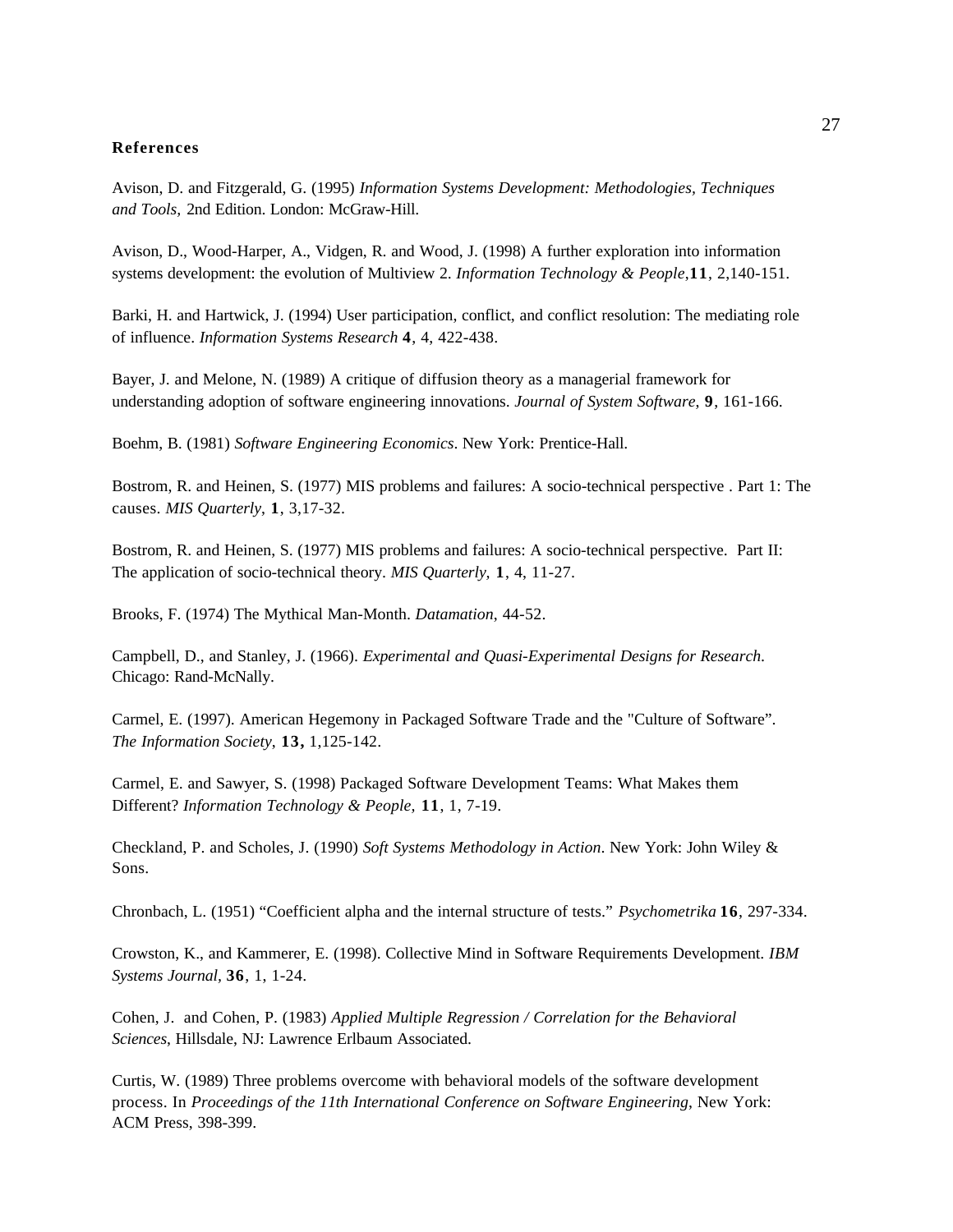Curtis, W., Krasner, H. and Iscoe, N. (1988) A field study of the software design process for large systems. *Communications of the ACM,* **31**, 11, 1268-1287.

Delone, W. and McLean, E. (1992) "Information systems success: The quest for the dependent variable." *Information Systems Research,* **3**, 1, 60-95.

Deutsch, M. (1969) Conflicts: Productive and Destructive. *Journal of Social Issues*, **25**, 1, 7-41.

Dillman, D. (1978) *Mail and telephone surveys: The total design method*. John Wiley and Sons, New York.

Douglas, D., Lee, J., Pendergast, M., Hickey, A., and Nunamaker, J. (1998). Enabling the Effective Involvement of Multiple Users: Methods and Tools for Collaborative Software. *Journal of MIS*, **14**, 3, 179-222.

Dube, L. (1998) Teams in Packaged Software Development: The Software Corp. Experience. *Information Technology & People*, **11**, 1, 36-61.

Duncan, O., (1966). Path Analysis: Sociological Examples," *American Journal of Sociology*, **72**, 1, 1-16.

Elam, J., Walz, D., Curtis, B. and Krasner, H. (1991) Measuring group process in software design teams. in *Information Systems Research: Contemporary Approaches and Emergent Traditions*, Nissen, H., Klein, H. and Hirschheim, R. (eds.), North Holland, Amsterdam, 51-61.

Henderson, J. and Lee, S. (1992) Managing I/S Design Teams: A Control Theories Perspective, *Management Science,* **38**, 757-777.

Howell, D. (1987) *Statistical Methods for Psychology*. Second Edition. Boston, Duxbury Press.

Green, S. and Taber, T. (1980) The effects of three social decision schemes in decision group performance. *Organizational Behavior and Human Performance*, **25**, 97-106.

Guinan, P. J., Cooprider, J., and Faraj, S. (1998). Enabling Software Development Team Performance During Requirements Gathering: A Behavioral Versus Technical Approach. *Information Systems Research*, **9**, 2, 101-125.

Guinan, P. and Cooprider, J., and Sawyer, S. (1997) The Effective Use of Automated Application Development Tools, *IBM Systems Journal*, **36**, 124-139.

James, L. (1982) Aggregation bias in estimates of perceptual agreement. *Journal of Applied Psychology,* **67**, 2, 219-229.

Janis, I. (1982) *Groupthink: Psychological Studies of Policy Decisions and Fiascos*. Boston: Houghton Mifflin.

Jones, A. and James, L. (1979) Psychological climate: dimensions and relationships of individual and aggregated work environment perception. *Organizational Behavior and Human Behavior,* **23**, 201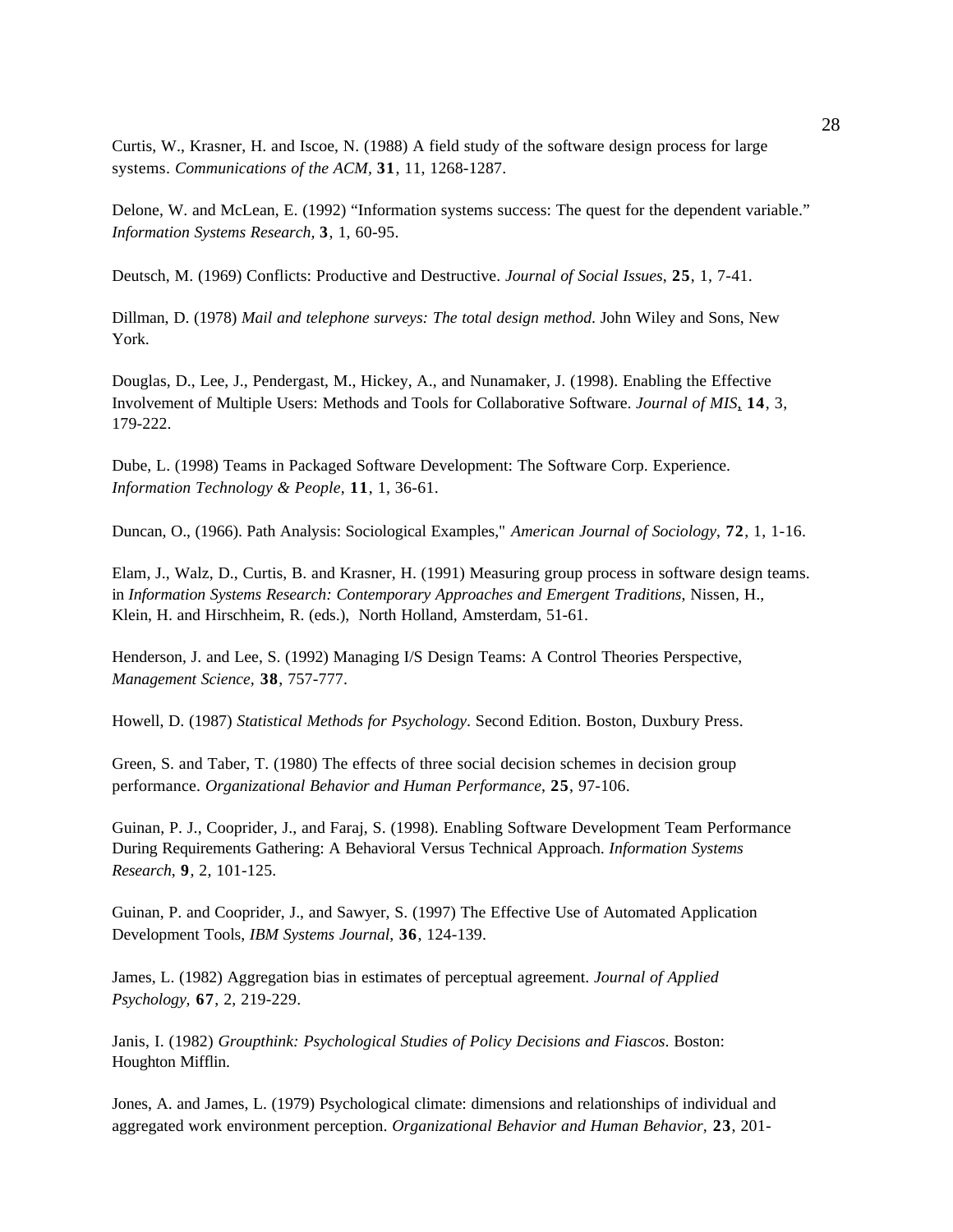250.

Keil, M., and Carmel, E. (1995). Customer-Developer Links in Software Development. *Communications of the ACM*, **38**, 5, 33-44.

Kemerer, C. (1989) An agenda for research in the managerial evaluation of computer-aided software engineering (CASE) tool impacts. *Proceedings of the 22nd Annual Hawaii International Conference on System Sciences*, Hawaii, 219-228.

Kiesler, Sara, Douglas Wholey, and Kathleen M. Carley. ( 1994 ) "Coordination as Linkage: The Case of Software Development Teams", in Douglas H. Harris (eds.), *Organizational Linkages: Understanding the Productivity* Paradox, National Academy Press, Washington, D.C., pp. 214-239.

Klein, K., Danserou, F. and Hall, R. (1994) Levels issues in theory development, data collection, and analysis. *Academy of Management Review,***19**, 2, 195-229.

Kumar, K. and Van Dissel, H. (1996) Sustainable Collaboration: Managing Conflict and Cooperation in Interorganizational Systems. *MIS Quarterly*, **20,** 3, 279-300.

Lee, S., Goldstein, D. and Guinan, P. (1991) Informant bias in information systems design team research. *Information Systems Research: Contemporary Approaches and Emergent Traditions*, in Nissen, H., Klein, H. and Hirschheim, R. (eds.), North Holland, Amsterdam, 635-656.

Markus, M. and Robey, D. (1988). Information Technology and Organizational Change: Conceptions of Causality in Theory and Research. *Management Science*, **34**, 5, 583-598.

McCarthy, J. (1995). *Dynamics of Software Development*, Redmond, WA: Microsoft Press.

Mumford, E. (1983) *Designing Human Systems for New Technology: The ETHICS Method*, Manchester, England: Manchester Business School.

Newman, M., and Robey, D. (1992). A Social Process Model of User-Analyst Relationships. *MIS Quarterly*, **16**, 2, 249-266.

Pedhazur, E. and Schmelkin, L. (1991) *Measurement, Design and Analysis*. Lawrence Erlbaum Associates, Hillsdale, NJ.

Pondy, L.(1967) Organizational conflict: concepts and models. *Administrative Science Quarterly,* **12**, 296-320.

Robey, D., (1984) Conflict models for implementation research. In *Applications of Management Science*, R. Schultz and M. Ginzberg, (eds), JAI Press: Greenwich, CT.

Robey, D. (1994) Modeling Interpersonal Processes During System Development: Further Thoughts and Suggestions. *Information Systems Research*, **5**, 4, 439-445.

Robey, D. and Farrow, D. (1989) User Involvement in Information System Development: A Conflict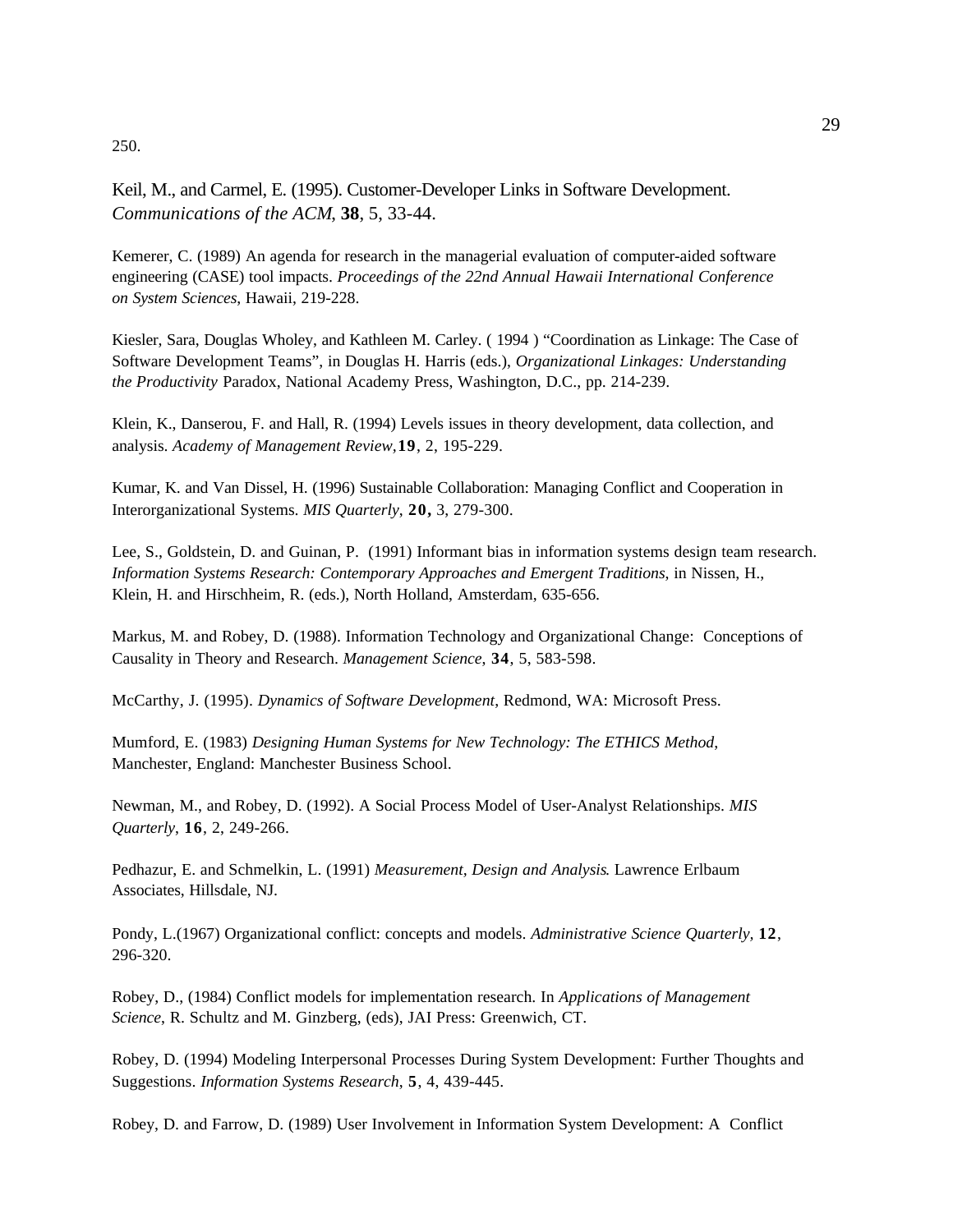Model and Empirical Test. *Management Science*, **28**, 1, 73-85.

Robey, D., Farrow, D. and Franz, C., (1989). Group Process and Conflict in Systems Development. *Management Science,* **35**, 10, 1172-1191.

Robey, D., Smith, L., and Vijayasarthy, L. (1993). Perceptions of Conflict and Success in Information Systems Development Projects. *Journal of Management Information Systems*, **10**,1, 125-139.

Simmel. (1955) *Conflict and The Web of Group Affiliations* (Kurt Wolff, Trans.). New York: The Free Press.

Sambarmurthy, V., & Poole, M. (1992). The Effects of Variations in Capabilities of GDSS Designs on Management of Cognitive Conflict in Groups. *Information Systems Research,* **3**, 3, 224-251.

Sawyer, S. (2000). Packaged Software: Implications of the Differences from Custom Approaches to Software Development. *European Journal of Information Systems,* **9,** 1, 47-58.

Sawyer, S., Farber, J. and Spillers, R.. (1997) Supporting the social processes of software development teams. *Information Technology & People,* **10**, 1, 46-62*.*

Sawyer, S. and Guinan, P. (1998) Software Development: Processes and Performance. *IBM Systems Journal*, **37**, 4, 120-144.

Seidler, J. (1974) On using informants: a technique for collecting quantitative data and controlling for measurement error in organizational analysis. *American Sociological Review,* **39**, 12, 816-831.

Spaeth, J. (1975) Path Analysis. in *Introductory Multivariate Analysis*, D. Amick and H. Walberg (eds), Berkeley: MrCutchan.

Spector, P., (1977) What to Do with Significant Multivariate Effects in Multivariate Analysis of Variance, *Journal of Applied Psychology*, **62**, 2, 158-163.

Stefik, M., Foster, G., Bobrow, D., Kahn, K., Lanning, S., and Suchman, L. (1987) Beyond the Chalkboard: Computer Support for Collaboration and Problem Solving in Meetings. *Communications of the ACM,* **30**, 1, 32-47.

Thomas, K., (1975) Conflict and conflict management. In *Handbook of Industrial Psychology*, W. Dunnette, Ed. Rand McNally: Chicago.

Truex, D. and Baskerville, R. (1998) Deep Structure or Emergence Theory: Contrasting Theoretical Foundations for Information Systems Development, *Information Systems Journal,* **8**, 2, 99-118.

Venkatraman, N. (1989) The Concept of Fit in Strategy Research: Toward Verbal and Statistical Correspondence. *Academy of Management Review*, **14**, 3, 423-444.

Vessey, I., & Sravanapudi, P. (1995) CASE Tools as Collaborative Support Technologies. *Communications of the ACM*, **38**, 1, 83-95.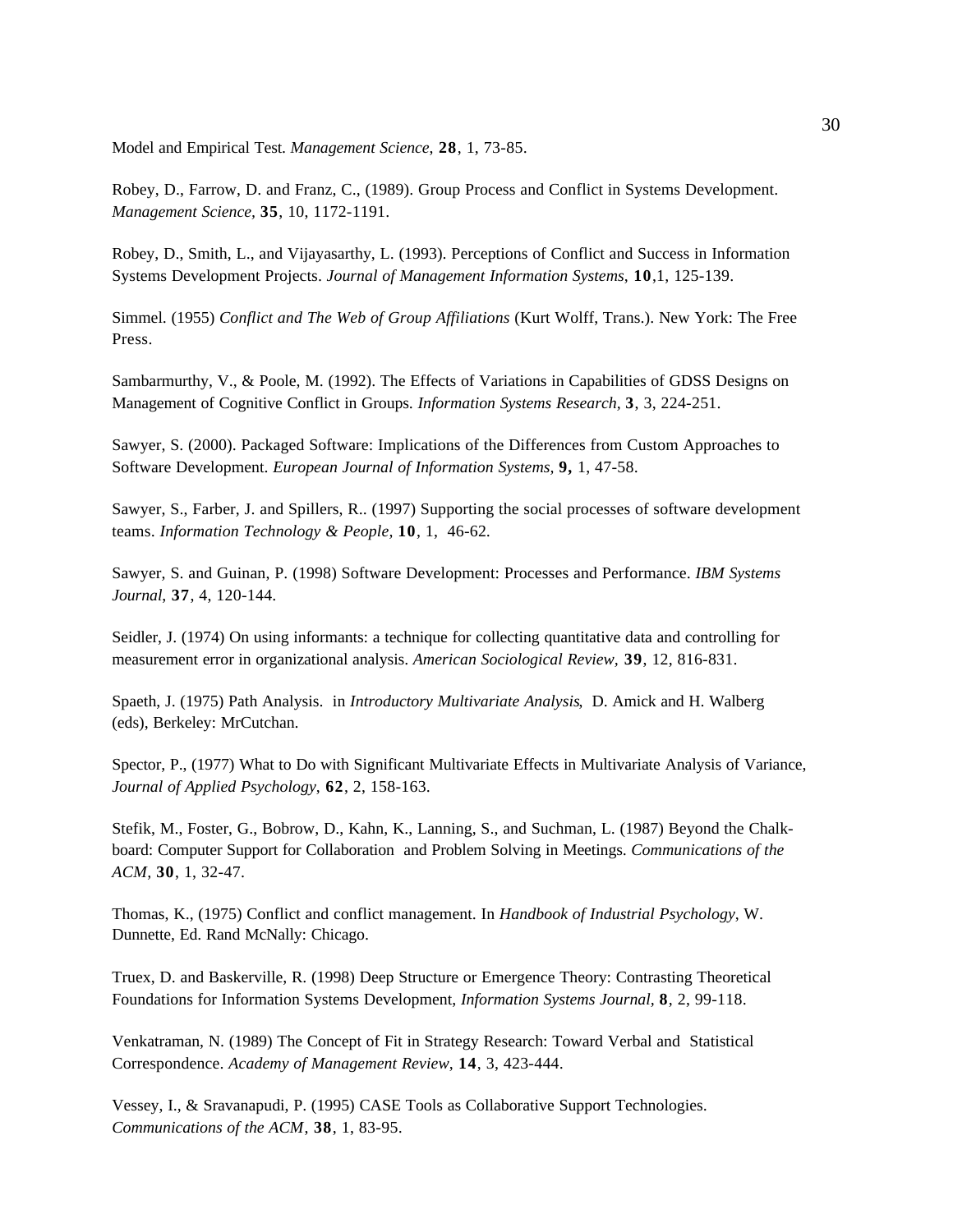Volkema, R., & Bergmann, T. (1989) Interpersonal Conflict at Work: An Analysis of Behavioral Responses. *Human Relations*, **42**, 9, 757-770.

Wall, D. (1987) Small group conflict: A look at equity, satisfaction, and styles of conflict management. *Small group behavior*, **18**, 2, 188-211.

Walz, D., Elam. J. and Curtis, B. (1993) The dual role of conflict in group software requirements and design activities. *Communications of the ACM,* **36***,* 10, 63-76.

Wynn, E. (1979) *Office Conversation as an Information Medium*. Unpublished PhD. Dissertation, University of California, Berkeley, CA.

Zachary, G. (1994), *Showstopper: The breakneck race to create Windows-NT and the next generation at Microsoft.* New York: The Free Press.

Zachary (1998), Armed Truce: Software in the Age of Teams, *Information Technology & People,* **11**,1, 64-69.

Zultner, R. (1993). TQM for Technical Teams. *Communications of the ACM*, **36**, 10, 79-91.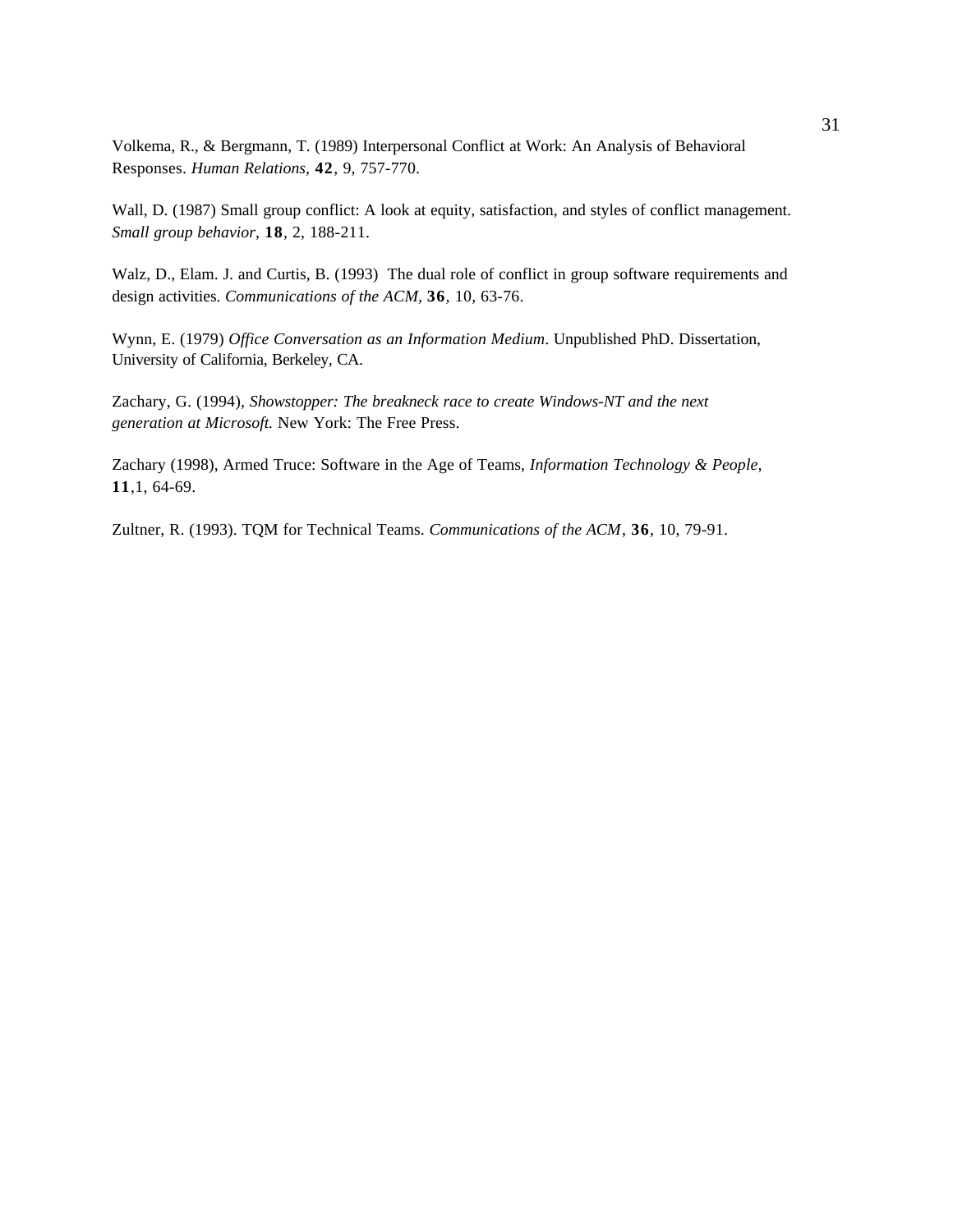## **Appendix A: Indicators Used in this Study**

This appendix presents the indicators used in the study. They are organized by factor and the source is listed in the brackets. All indicators are drawn from previously developed scales. The indicators were randomly ordered in the survey. The developer survey contained the indicators for characteristics of the project, the team, team conflict and conflict management. A second survey, for stakeholders, contained the software development team indicators. Both surveys used a seven point scale where one represents low/poor/worst while seven represents high/ excellent/ best. Reverse coded means that the response to this indicator was reversed to match the directionality of the others.

#### **CP: Characteristics of the Project** [Guinan, et al., 1997]

 Our development team gets all the information we need to plan our work (reverse coded). When our development team encounters a difficult operational problem, it is hard to get the technical assistance we need.

To what extent do requirements/design change requests occur in your work? To what extent do multiple views exist of how the final system should be developed?

## **CT: Characteristics of the Team** [Guinan, et. al., 1997]

Team members have developed effective plans and procedures to coordinate work. This team establishes clear expectations about how team members should act. Everyone in our teams cares about the group. Members of this team clearly view themselves as a team of people who work closely together. Team members care a great deal about this team.

#### **CTM: Characteristics of the Team Member** [Guinan, et. al., 1997]

I believe this team will really inspire the very best in me in the way of job performance.

Team members are highly dedicated to this project.

Team members have a comprehensive understanding of the user's business processes.

Team members know a lot about the business function area in which this system will be used.

## **TC: Team Conflict** [Green and Taber, 1980]

During the systems development process, do you find that there is more than one satisfactory solution for problems faced?

The people in this team get on my nerves (reverse coded).

There is a lot of unpleasantness among the people in our team (reverse coded).

Dealing with the members of this team often leaves me feeling irritated and frustrated (reverse coded).

## **CM: Conflict Management** [Green and Taber, 1980]

This team resolves the differences that exist among team members in a timely fashion.

This team finds ways to minimize tension between team members.

Team members do a good job of coordinating their activities.

### **TP: Stakeholder-rated Software Development Team Performance** [Henderson and Lee, 1992]

Efficiency of project team operations. Quality of the system produced by the project team. Adherence to schedules during the project. Amount of work the project team produced. Ability of the project team to meet the goals/commitments of the project. Extent to which the system adds value to our firm. The extent to which the system adheres to organizational standards. Extent to which the users' business needs are reflected in the system. Number of defects in the system. The contribution of the system to the performance of the firm.